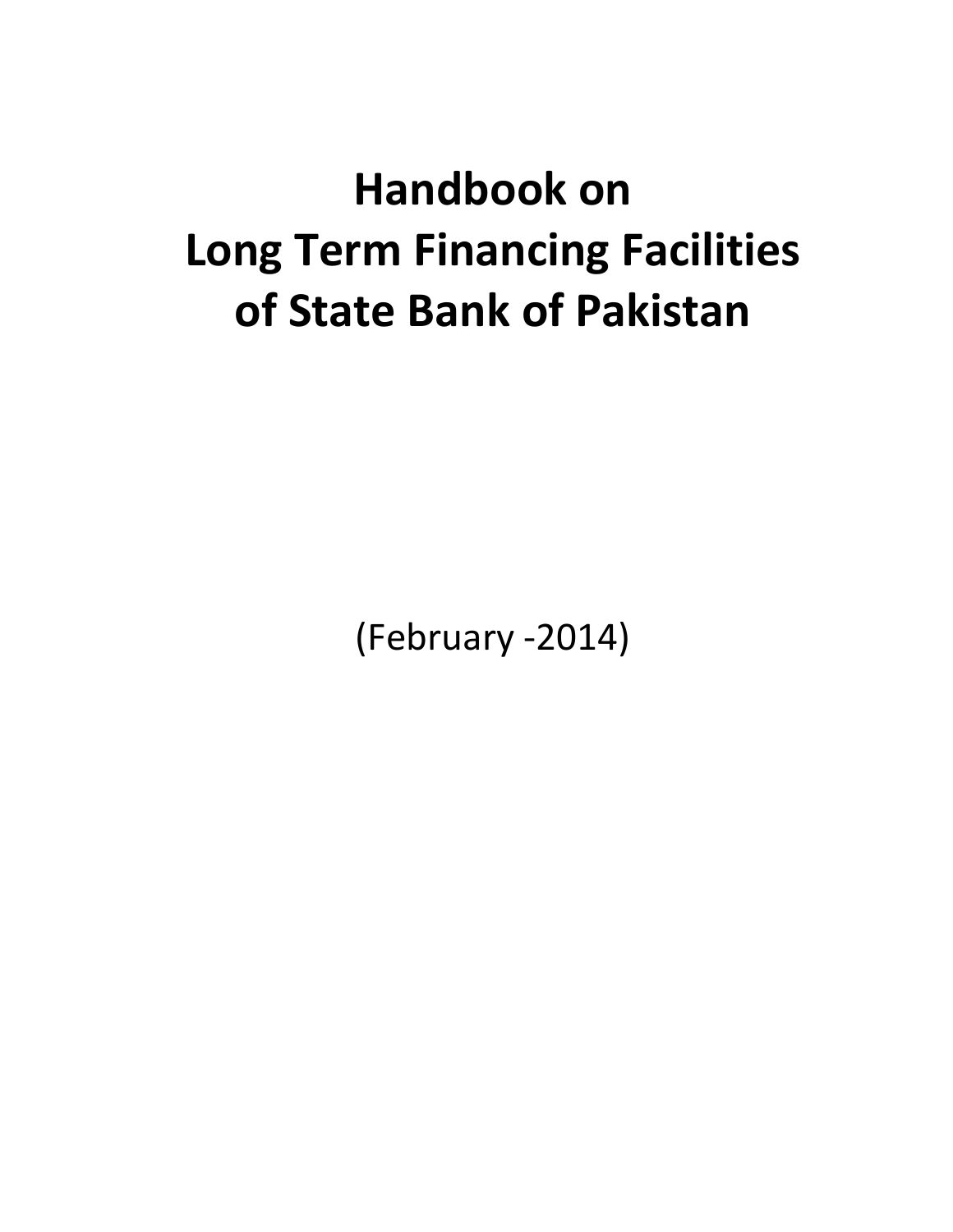#### **Foreword**

State Bank of Pakistan is continuously in process of designing medium and long term refinancing facilities/schemes for the investment sector to boost long term growth through capacity development of industries. Until now numbers of facilities/schemes have been formulated with special focus on growth of export oriented sectors. Further, State Bank had been taking number of steps to facilitate the business community through its credit Schemes. These Schemes have been playing vital role in offsetting the impact of global financial crises, economic development in the country, enhancing fixed industrial investment and easing the issue of liquidity squeeze faced by banks in recent past.

Presently four long-term refinancing schemes i.e. Long Term Financing Facility (LTFF); Modernization of SMEs; Financing Facility for Storage of Agriculture Produce (FFSAP); and Scheme for Financing Power Plants Using Renewable Energy are available for capacity development of the industrial sector. Keeping in view recent pick up in overall economic activity in the country necessitating positive growth in banks' credit, these facilities/schemes will play vital role in streamlining the flow of credit to private sector as against ongoing trend wherein public sector emerged a leading user of banks credit.

This handbook describes the mentioned facilities/schemes in detail but keeping in mind that these guidelines are the minimum conditions for financing prescribed by SBP. The banks/DFIs may take appropriate modus operandi to ensure that the process of allowing financing is undertaken in a prudent manner. The guidelines contained in this handbook will not supersede the instructions issued by SBP from time to time with regard to financing facilities extended by banks/DFIs. SBP will, as always, keep a close liaison with banks/DFIs / other stakeholders and will modify and update these facilities/schemes, whenever necessary.

For further information / clarification in this regard, the borrowers / banks / DFIs may visit our website www.sbp.org.pk

> (Syed Samar Hasnain) Director I.H. & SME Finance Department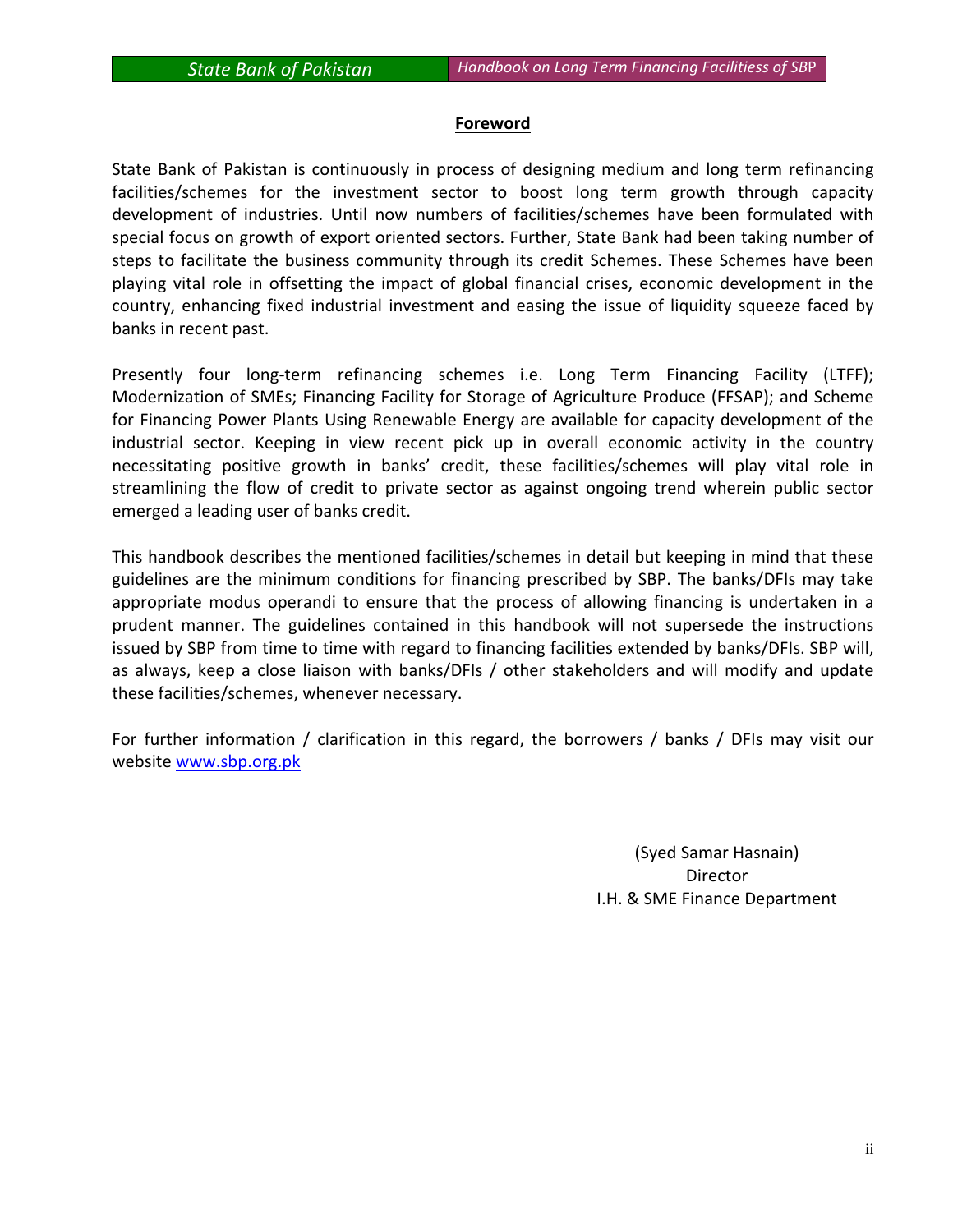# **Team**

## **Team Leader**

#### **Syed Samar Hasnain, samar.husnain**@sbp.org.pk Director,

Ph: +92 21 99221979

# **Team Member**

#### **Muhammad Ishfaq,** muhammad.ishfaq1@sbp.org.pk

Senior Joint Director, Ph: +92 21 3245 3518

Joint Director, Ph: +92 21 3245 5502

Deputy Director, Ph: +92 21 3245 3568

Abdul Ghani, a.ghani@sbp.org.pk

**Amna Rehman,** amna.rehman@sbp.org.pk

#### **Disclaimer:**

This document is prepared as general information for the stakeholders only. The information provided in this document is subject to change, from time to time. Further, this document should not be used as a substitute for terms & conditions issued by the SBP through circulars / circular letters in respect of each Scheme.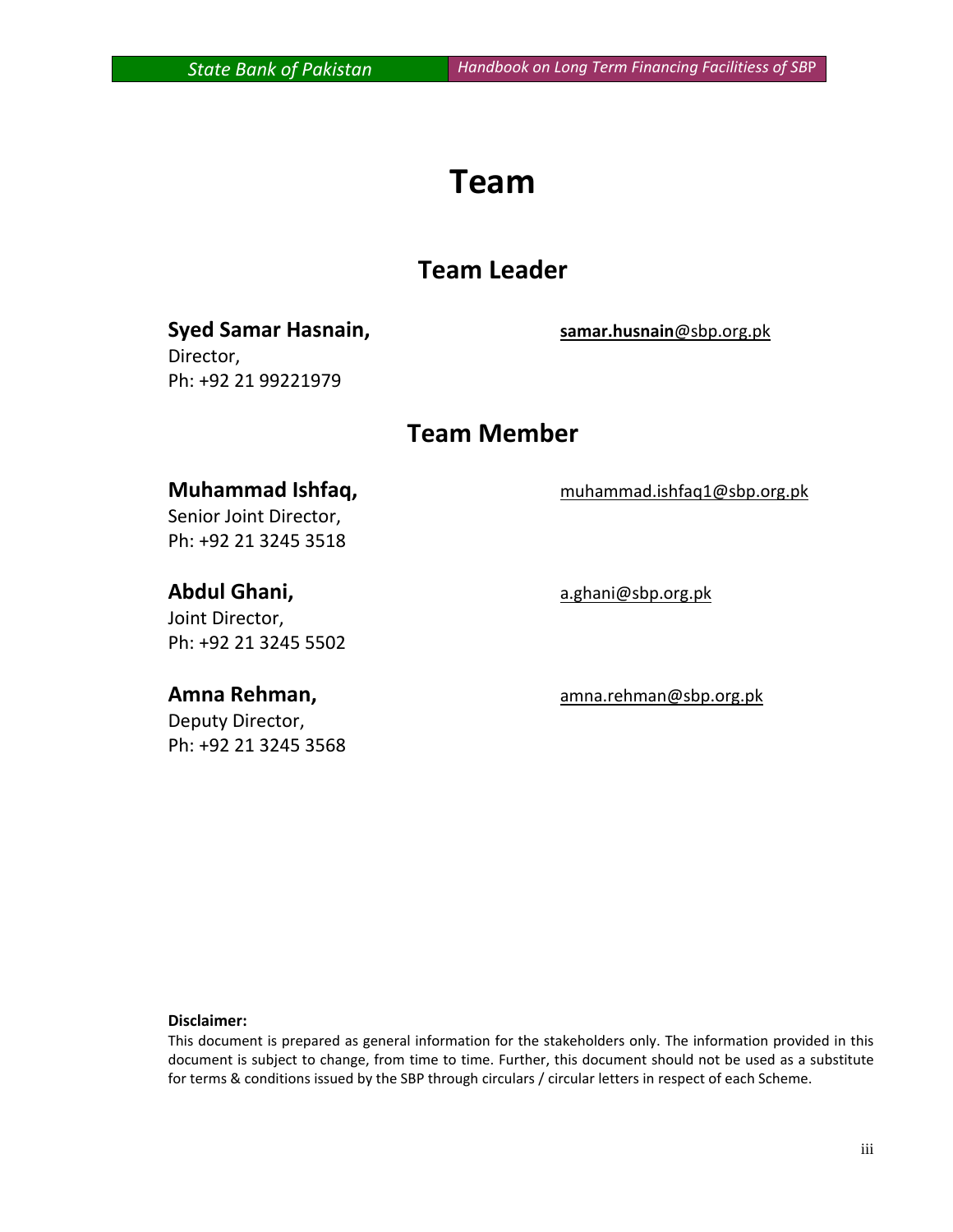# **Table of Contents**

| $1 -$ |                 |                                                                                     |  |  |
|-------|-----------------|-------------------------------------------------------------------------------------|--|--|
| $2 -$ |                 |                                                                                     |  |  |
|       | i).             |                                                                                     |  |  |
|       | $\mathsf{ii}$ . |                                                                                     |  |  |
|       | iii).           |                                                                                     |  |  |
|       | iv).            |                                                                                     |  |  |
| $3-$  |                 |                                                                                     |  |  |
|       | $i$ ).          |                                                                                     |  |  |
|       | $\mathsf{ii}$ . |                                                                                     |  |  |
|       | iii)            |                                                                                     |  |  |
| $4-$  |                 |                                                                                     |  |  |
|       | $i$ ).          |                                                                                     |  |  |
|       | $\mathsf{ii}$ . |                                                                                     |  |  |
|       | iii).           |                                                                                     |  |  |
| $5-$  |                 |                                                                                     |  |  |
|       | $i$ ).          |                                                                                     |  |  |
|       | $\mathsf{ii}$ . |                                                                                     |  |  |
| $6-$  |                 | Common Procedures & Requirements Under Long-Term Facilities/Scheme12                |  |  |
|       | i).             |                                                                                     |  |  |
|       | $\mathsf{ii}$ . |                                                                                     |  |  |
|       | iii).           |                                                                                     |  |  |
|       | iv).            |                                                                                     |  |  |
|       | $v$ ).          |                                                                                     |  |  |
| $7-$  |                 |                                                                                     |  |  |
| 8-    |                 |                                                                                     |  |  |
|       | L.              |                                                                                     |  |  |
|       | II.             |                                                                                     |  |  |
|       | (i)             |                                                                                     |  |  |
|       | (ii)            |                                                                                     |  |  |
|       | (iii)           |                                                                                     |  |  |
|       | (iv)            | Circulars/Circular Letters- Scheme for Financing Power Plants  21                   |  |  |
|       | (v)             | Circulars/Circular Letter-Financing Facility for Storage of Agriculture Produce  22 |  |  |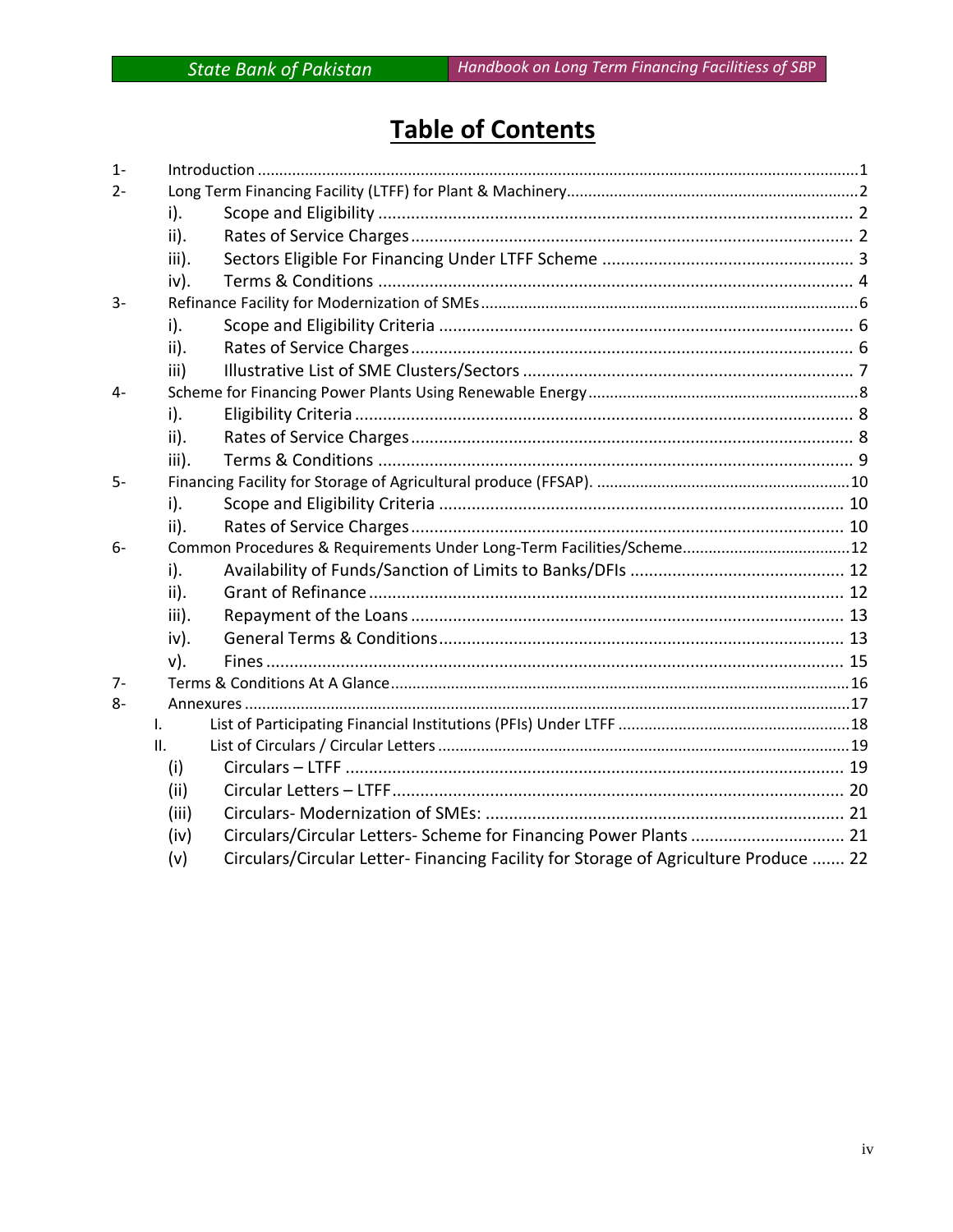#### **1‐ Introduction**

This handbook focuses on the four long‐term refinancing facilities / scheme namely Long Term Financing Facility (LTFF); Refinance Facility for Modernization of SMEs; Financing Facility for Storage of Agriculture Produce; and Scheme for Financing Power Plants Using Renewable Energy, developed for capacity building of industrial units. The formulation of this handbook was necessitated to facilitate the stakeholder's by consolidating the guidelines of each facility and to ease the dissemination process.

To facilitate export led growth through setting up export oriented projects LTFF was introduced to provide funds on long term basis (up to 10 years) for import of machinery and purchase locally manufactured plants.

Similarly, focusing on development of SME sector, Refinance Facility for Modernization of SMEs was launched to encourage the sponsors of SMEs to modernize their mills/units to produce quality products. Under the Facility long term financing (upto 10 years) is provided for procurement of plant and machinery.

In order to develop agricultural produce marketing & enhance storage capacity, SBP has introduced long term refinancing Scheme (up‐to 07 years) to encourage Private Sector to establish Silos, Warehouses & Cold Storages.

To meet the growing demand of power supply in the country a scheme for Financing Power Plants Using Renewable Energy on long term basis (up‐to 10 years) was also introduced. Funds will be provided for establishment of new Power Projects Using Renewable Energy with a capacity of up‐to 20 Mega Watts. Sponsors of power projects can avail financing facility through banks/DFIs for new imported and locally manufactured plant, machinery and equipment. However, preference shall be given to projects being established in the less developed areas of the country.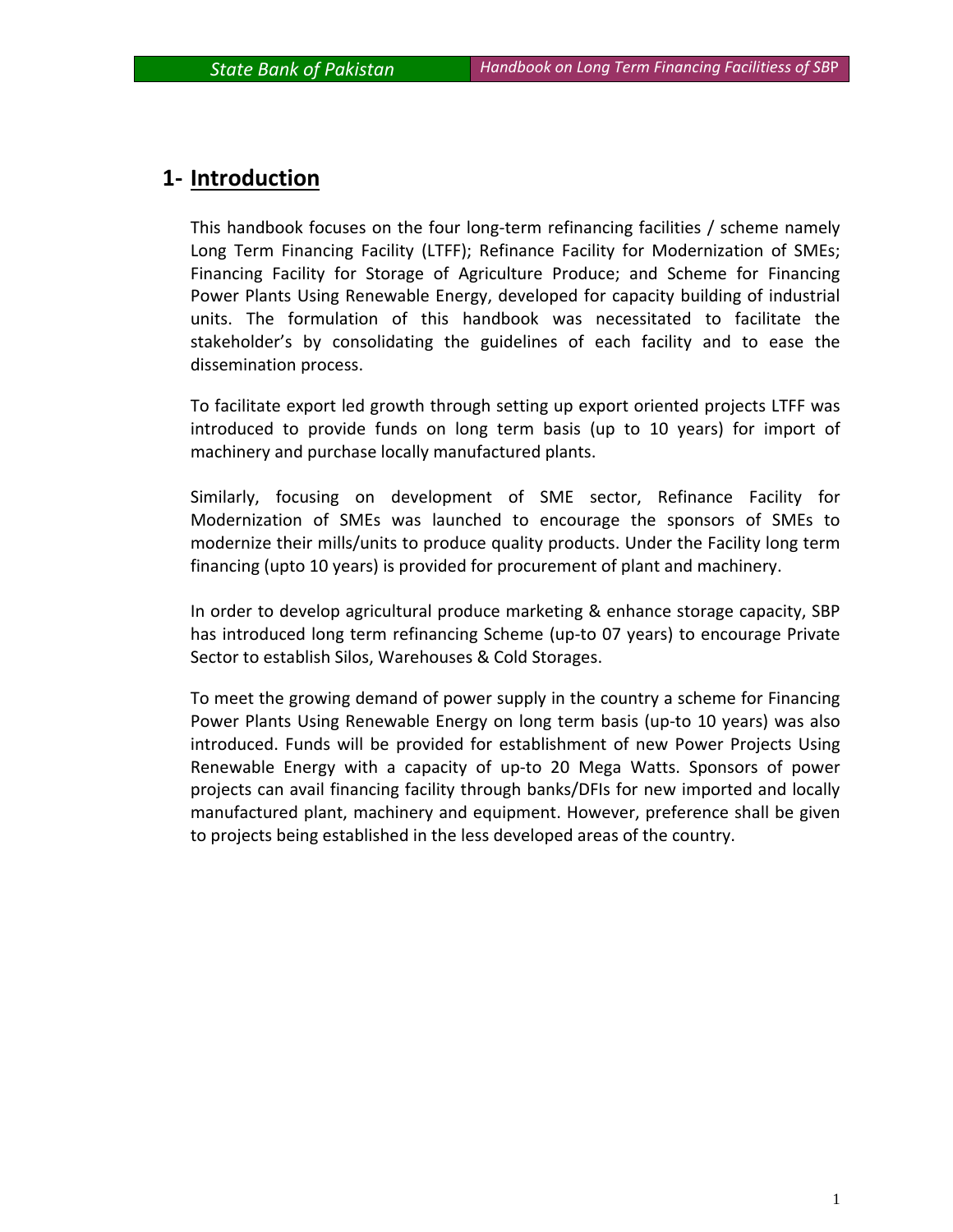#### **2‐ Long Term Financing Facility (LTFF) for Plant & Machinery**

#### **i). Scope and Eligibility**

- a) Under this facility, Participating Financial Institutions (PFIs) can provide long term local currency finance for imported and locally manufactured new plant and machinery to be used by the export oriented projects (see list of sectors eligible for financing under this facility).
- b) The facility shall be available to the export oriented projects only if their annual export is equivalent to US \$5 million or at least 50% of the sales whichever is lower.
- c) Financing shall be available through banks / DFIs approved as PFIs; list of which is given in Annexure-I. Other banks/ DFIs can also lodge their requests to I.H. & SME Finance Department of SBP for seeking the status of a PFI which shall be processed as per SBP's criteria. Further, for the provision of facility through Islamic Banks SBP will issue separate instructions regarding Shariah Compliant Product of LTFF.
- d) Maximum borrowing limit for a single export oriented unit is Rs 1.5 billion under LTFF.
- e) Financing shall be available for a maximum period of 10 years including a maximum grace period of 2 years.

#### **ii). Rates of Service Charges**

- a) The rate of service charge at which SBP will provide refinance to the banks/DFIs shall be determined on the basis of/ reference to the average of weighted average yields of last two auctions of 3, 5 and 10 years PIBs subject to the following;
	- 1. The rate of service charges once fixed shall remain locked-in for the entire duration of the loan, provided the borrowers continue to repay all scheduled installments at the respective due dates.
	- 2. In cases where the loan amount has not been disbursed in full during the validity of an applicable rate, the un‐disbursed amount shall attract the new rate of finance/refinance applicable on the date of its disbursement by the bank/DFI.

| <b>Period of financing</b> | <b>Rate of Refinance</b> | <b>PFI Spread</b> | <b>End User's rate</b> |
|----------------------------|--------------------------|-------------------|------------------------|
| Up-to 3 years              | 8.80%                    | 1.50 %            | 10.30%                 |
| 3-5 Years                  | 8.40%                    | 2.50 %            | 10.90%                 |
| 5-10 Years                 | 8.40%                    | 3.00 %            | 11.40%                 |

b) Current rates are as under: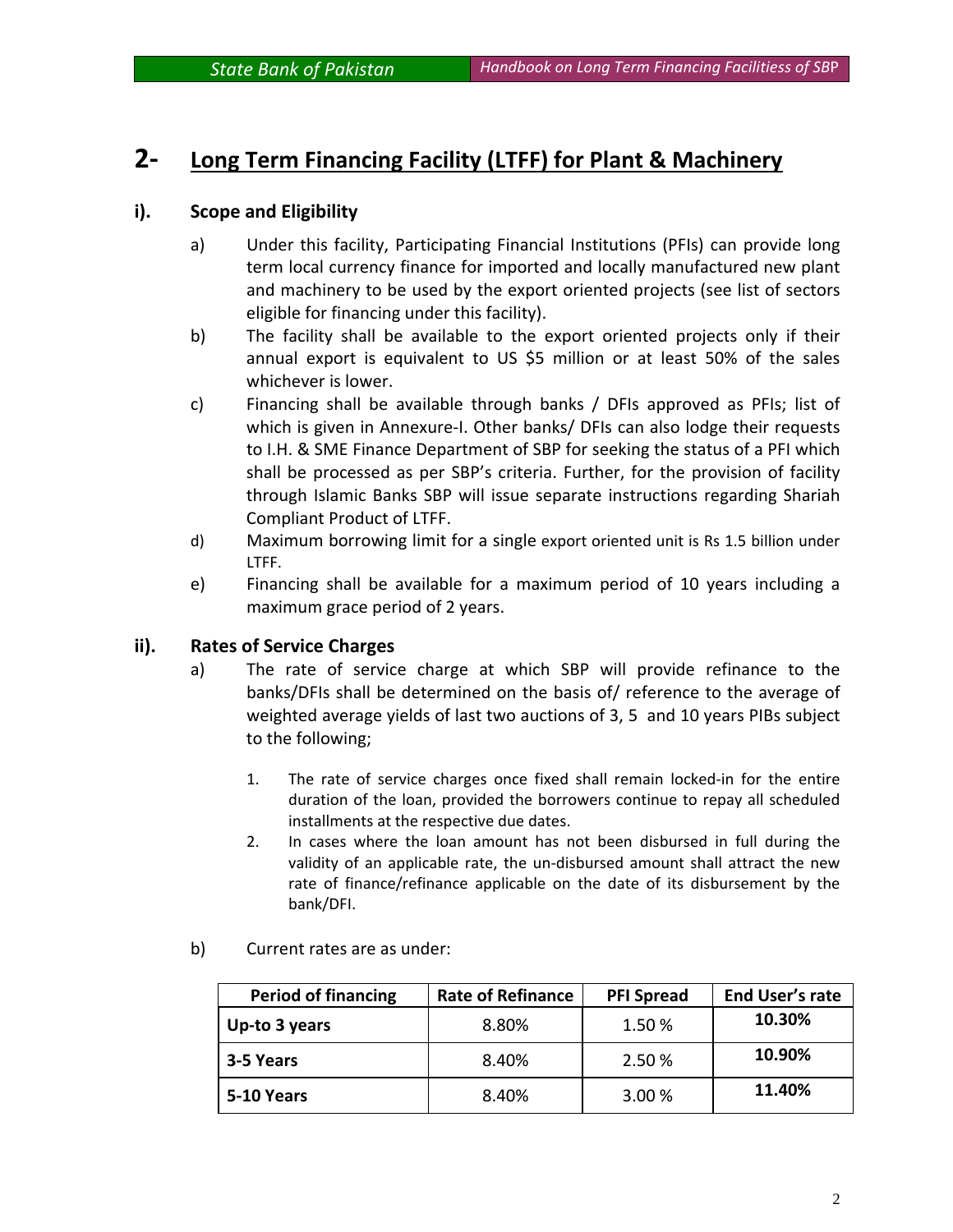#### **iii). Sectors Eligible For Financing Under LTFF Scheme**

Only new plant, machinery & equipments to be used by the export oriented projects in following sectors for producing exportable goods shall be eligible for financing under the Facility:

#### **Core Categories**

- 1. Textile & Garments
	- a. Fabrics
	- b. Garments
	- c. Made up
	- d. Towels
	- e. Art silk & synthetic textiles
- 2. Rice Processing
- 3. Leather & Leather products
- 4. Sports goods
- 5. Carpets & Wools
- 6. Surgical Instruments

#### **Developmental Categories**

#### **1. Fisheries**

(Plant & machinery used for boat manufacturing / modifications including chilling equipment).

#### **2. Poultry & Meat**

(Plant & machinery used for hatching purposes and equipments for preservation / packing / canning chicken & meat).

#### **3. Fruits/Vegetable & Processing, Cereals**

(Plant & machinery used for setting up of units for the purpose of preservations/ packaging / canning of fruits / vegetables & producing cereals as well as plant & machinery required for producing material exclusively used in packaging / preservation of food items).

#### **4. I.T. – Software & Services**

(Hardware & equipments for IT & Services sector exports).

#### **5. Marble & Granite**

(Plant & equipments used for cutting and polishing of Marble & Granite products for export and manufacturing of handicrafts thereof).

#### **6. Gems & Jewellery**

 (Plant & equipments used for cutting and polishing of Gems and machinery for making jewellery).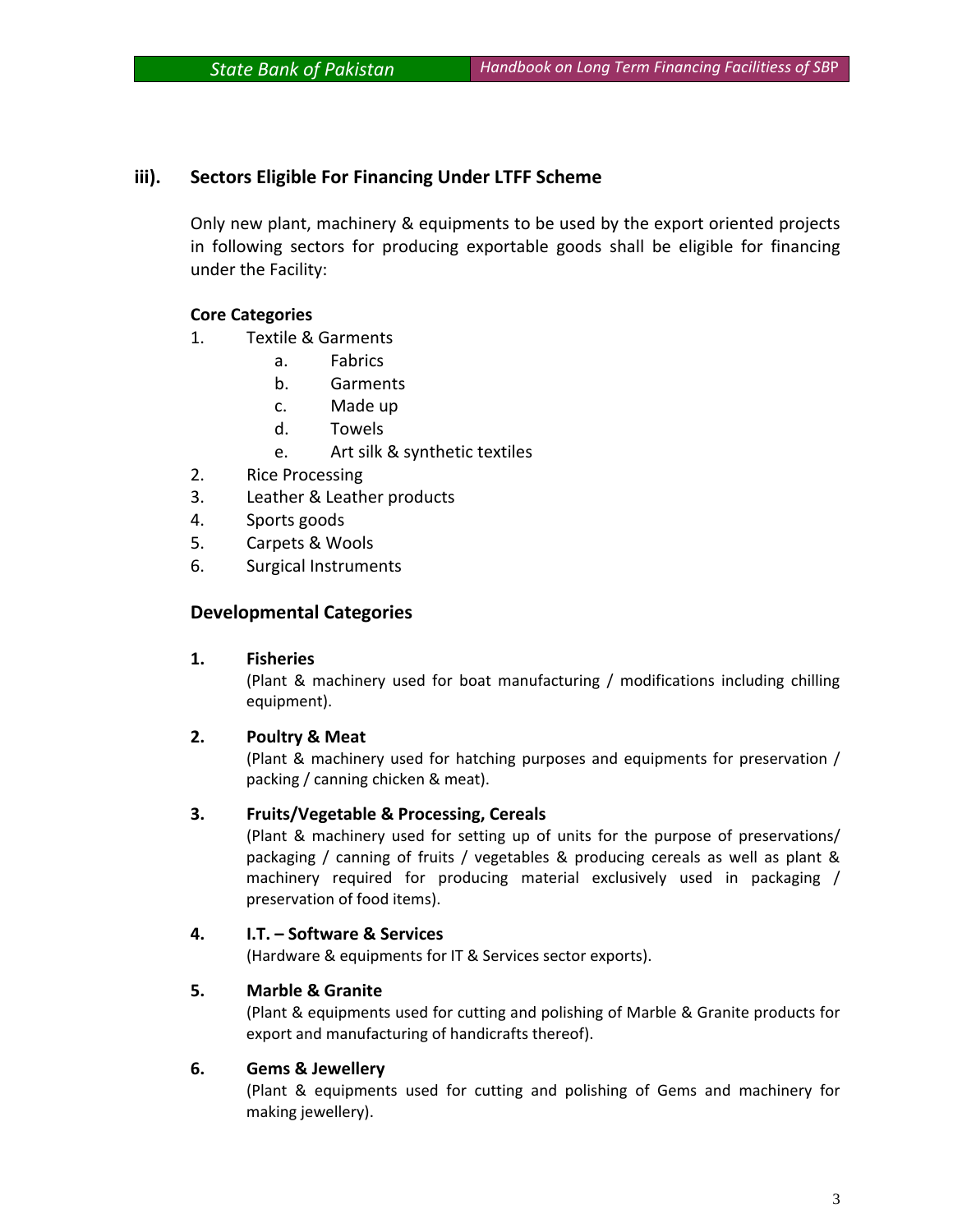#### **7. Engineering Goods**

(Plant & machinery required for producing engineering products / goods).

#### **8. Generators / Captive Power Plants**

(Import of generators/captive power plants, to be used in the eligible sectors / sub‐ sectors).

#### **9. Ethanol**

(Plant & machinery to be used by the export oriented projects for producing exportable Ethanol).

#### **10. Furniture and Pharmaceutical**

(Plant & machinery to be used by the export oriented projects in Furniture and Pharmaceutical Sectors for producing exportable goods).

#### **11. Six Sub‐Sectors Of Spinning Sector**

(Refinancing to the extent of fifty percent of financing provided for plant & machinery used in six export oriented sub‐sectors of Spinning Sector including doubling, twisting, combing, slubbing, lycra, and yarn dyeing).

#### **12. Regeneration Of Textile Waste**

(Refinancing to the extent of fifty percent of financing provided for plant & machinery used in export oriented projects for regeneration of textile waste into usable fiber for producing value added exportable products).

#### **13. Glass Sector**

[Plant, machinery & equipment to be used by the export oriented projects in **Glass Sector** for producing exportable goods]

#### **14. Dairy Sector**

[Plant, machinery & equipment used for storage, chilling, processing and packaging of **Dairy Products** including machinery used in the conversion / preservation of milk into powdered form]

#### **15. Soda Ash**

[Plant, machinery & equipment to be used by the Export Oriented Projects for producing **Soda Ash**].

#### **iv). Terms & Conditions**

- a) All LCs (sight as also usance) established after December 31, 2007 shall be eligible for financing.
- b) The cost of insurance, transit insurance, erection and commissioning charges and other incidentals (including transportation charges, in case of locally manufactured machinery) etc; shall not be financed under the facility.
- c) The PFIs can also consider the requests of new export oriented projects on the basis of projected exports. A criterion in this regard is given in SMEFD Circular Letter No 05 dated February 14, 2011 read with SMEFD Circular Letter No 05 dated April 22, 2010.
- d) Further, in case of new projects, sponsor will be required to contribute their equity share in an escrow account maintained with the PFI. The proceeds in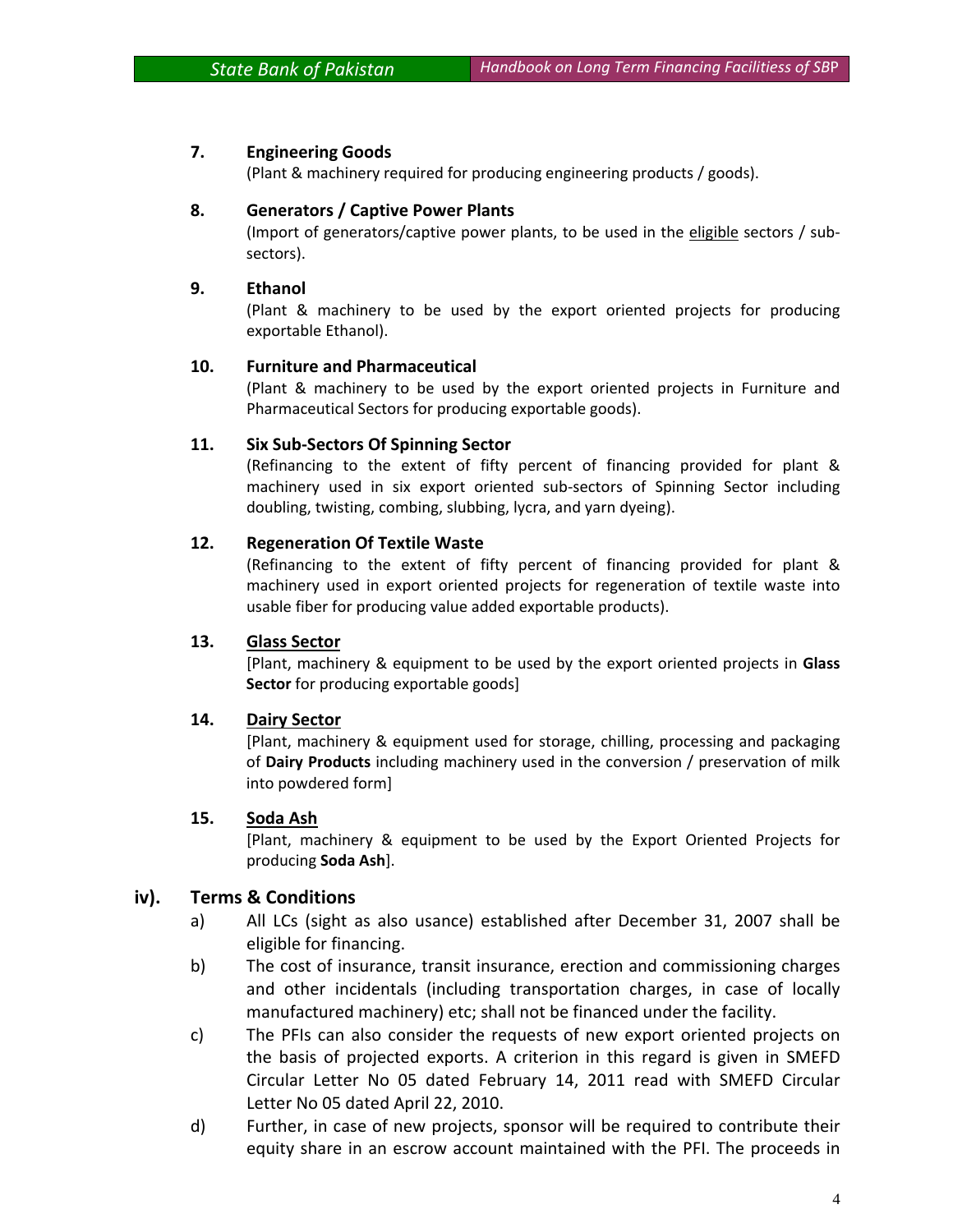the said account shall be used by the sponsors only for the purpose of setting up of the project/payment to the supplier etc; representing his equity share in the project. However, where sponsor(s) of the project have already invested their entire share of equity in the project in the form of land, construction of building etc., the same shall be treated as 'equity' of the sponsor and the condition of maintaining an escrow account may not be required provided overall debt/equity ratio is met. The lending PFI should place a certificate on record in this regard in the relevant credit file for subsequent inspection by our BID.

e) Export oriented SME borrowers (as defined in Prudential Regulations for SMEs), may purchase imported machinery from the commercial importers or authorized dealers of the foreign manufacturers in Pakistan and authorized suppliers in case of locally manufactured machinery and plant.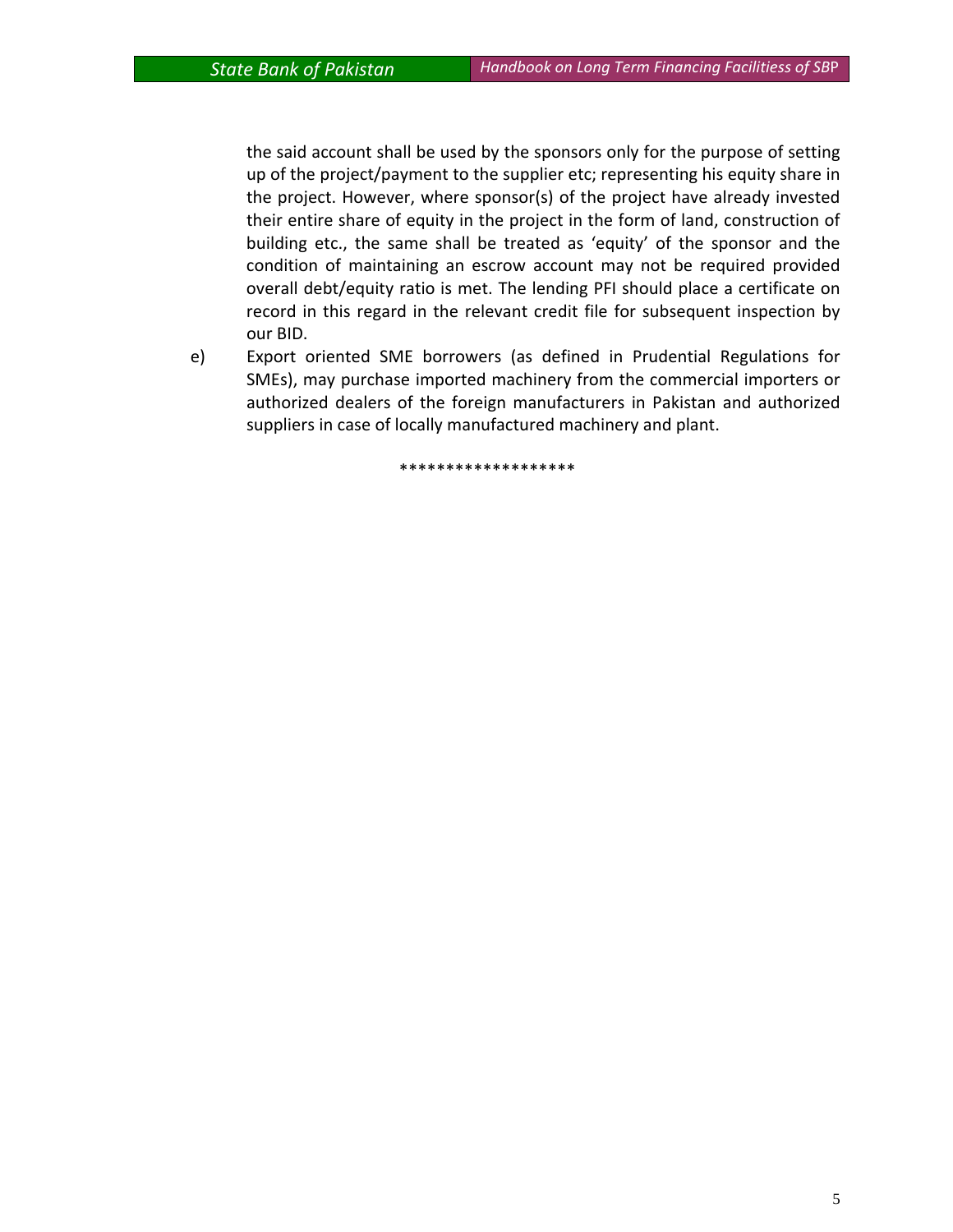# **3‐ Refinance Facility for Modernization of SMEs**

#### **i). Scope and Eligibility Criteria**

- a) Financing shall be available to wide range of SME Clusters / Sectors. An illustrative list is given at Para (iii) below.
- b) Only SME borrowers, as defined in Prudential Regulations for SMEs, shall be eligible to avail financing facilities under the Scheme.
- c) Financing shall be available for purchase of new imported/local plant & machinery for BMR of existing units and setting up of new SME units.
- d) Financing shall also be available for import/ local purchase of new generators up-to a maximum capacity of 500 KVA under the Scheme. The capacity of generator shall, however, not be in excess of SME Unit's in‐house energy requirements or up‐to 500 KVA, whichever is less.
- e) Financing facilities shall be available through all commercial banks and Development Finance Institutions (DFIs).
- f) Financing shall be available for a maximum period of ten years including a maximum grace period of six months.
- g) Financing under the Facility will be available till further instructions.

#### **ii). Rates of Service Charges**

- a) The rate of service charge at which SBP will provide refinance to the banks/DFIs shall be determined on the basis of / reference to the average of weighted average yields of last two auctions of 3, 5 and 10 years PIBs subject to the following:
	- 1. The rate of service charges once fixed shall remain locked‐in for the entire duration of the loan, provided the borrowers continue to repay all scheduled installments by the respective due dates.
	- 2. In cases where the loan amount has not been disbursed in full during the validity of an applicable rate, the un‐disbursed amount shall attract the new rate of finance/refinance applicable on the date of its disbursement by the bank/DFI.

| Tenor                              | <b>Rate of Refinance</b> | Banks'/DFIs'<br><b>Spread</b> | <b>End Users' Rate</b> |
|------------------------------------|--------------------------|-------------------------------|------------------------|
| Up-to 3 years                      | 5.50%                    | 2.50%                         | 8.00%                  |
| Over 3 years and up-to<br>5 years  | 6.25%                    | 2.75%                         | 9.00%                  |
| Over 5 years and up-to<br>10 years | 7.00%                    | 3.00%                         | 10.00%                 |

#### b) Current rates are as under: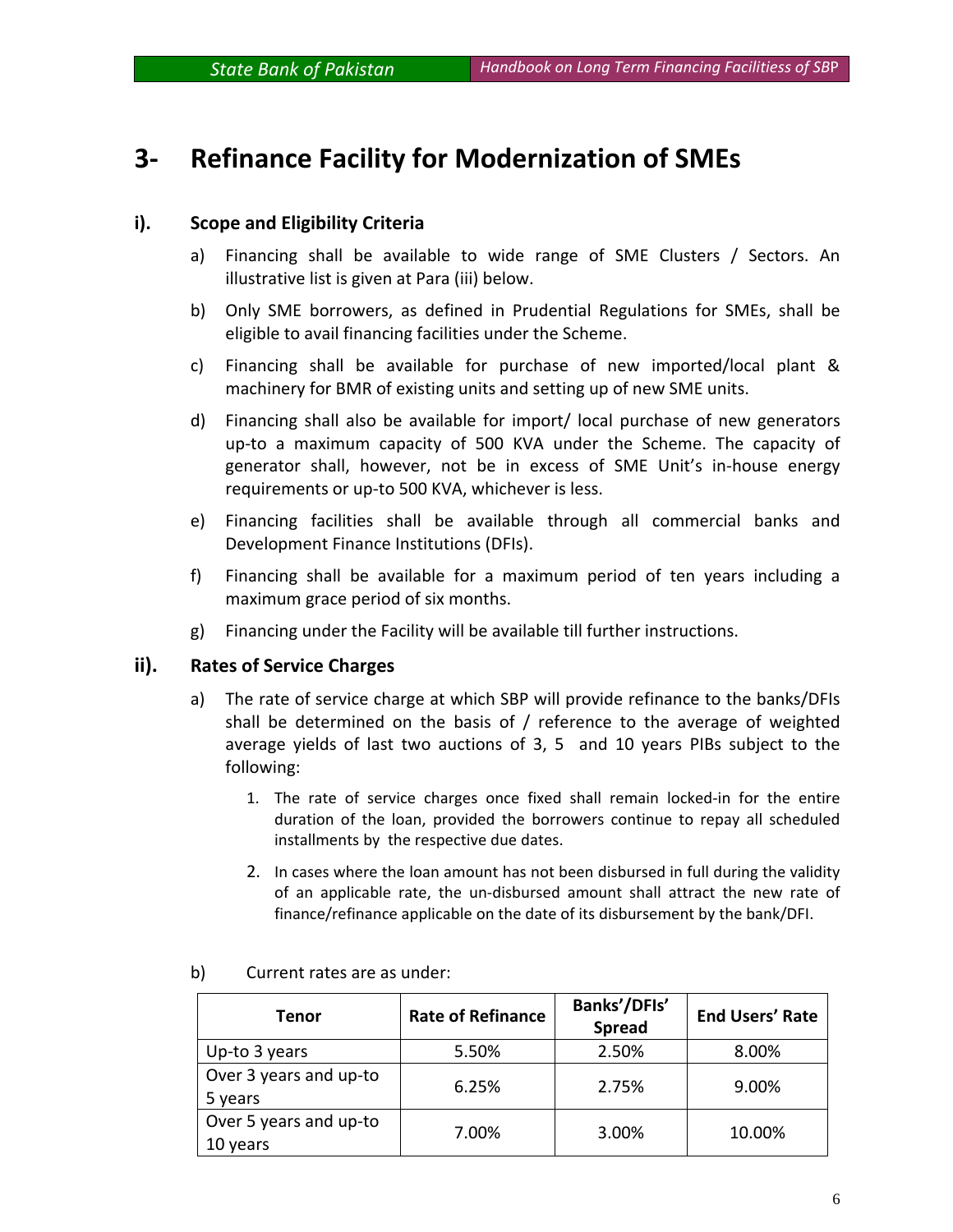#### **iii) Illustrative List of SME Clusters/Sectors**

- (i) Rice Husking,
- (ii) Cotton Ginning,
- (iii) Power Looms,
- (iv) Dairy & Livestock,
- (v) Cutlery & Stainless Utensils,
- (vi) Surgical Instruments,
- (vii) Marble & Granite,
- (viii) Engineering Goods, (Electronic),
- (ix) Fisheries,
- (x) Packaging / Processing of Fruits / Vegetables,
- (xi) Furniture,
- (xii) Gems & Jewellery,
- (xiii) Sports Goods,
- (xiv) Agro‐based Industry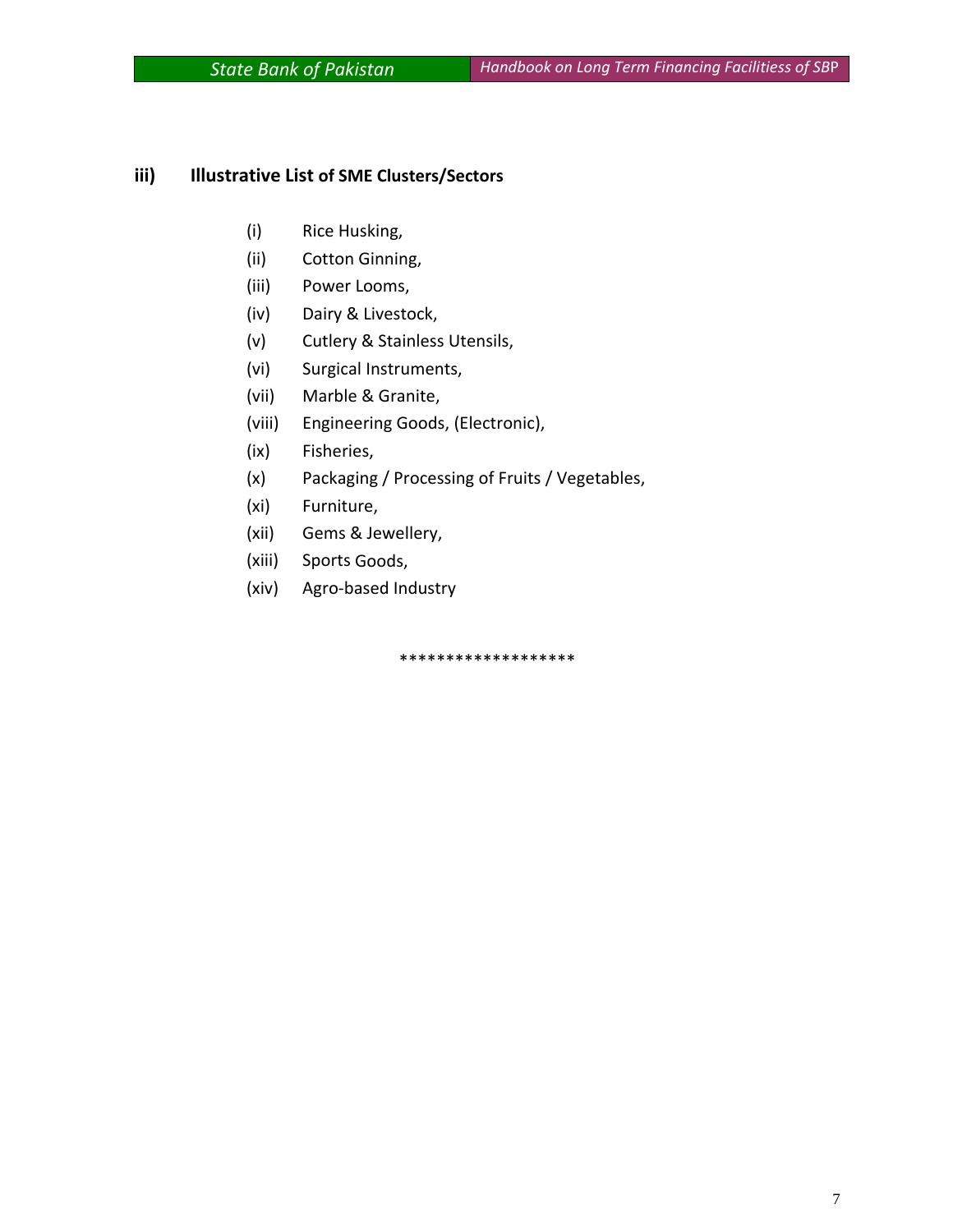# **4‐ Scheme for Financing Power Plants Using Renewable Energy**

#### **i). Eligibility Criteria**

- a) Financing shall be available to the prospective sponsors desirous of setting up of Power Projects with a capacity of up‐to 20 MW, who have completed prescribed requirements of Alternative Energy Development Board (AEDB), the concerned regulatory authority and other relevant Government Department / Authority, in compliance with the prevalent Renewable Energy Policy of the Government of Pakistan.
- b) Financing shall be available only for purchase of new imported and locally manufactured plant, machinery and equipment to establish new Power Plants of up-to 20 MW installed capacity using alternative / renewable energy sources (wind, hydel, biogas, biofuels, bagasse cogeneration, solar power and geothermal as fuel).
- c) Financing shall be available for a maximum period of 10 years including a maximum grace period of 2 years.
- d) Financing facilities shall be available through all commercial banks and Development Finance Institutions (DFIs).
- e) Refinance may be provided up-to 100% of financing provided by banks/DFIs to the eligible borrowers for the import/ local purchase of plant, machinery & equipment subject to adherence of other rules & regulations.
- f) Maximum Borrowing Limit for a single Renewable Power Project is Rs 3 billion under the Scheme.
- g) LCs established up‐to **June 30, 2014** shall be eligible for financing under the Scheme.

#### **ii). Rates of Service Charges**

- a) The rate of service charge at which SBP will provide refinance to the Banks/DFIs shall be determined on the basis of average of weighted average yields of last two auctions of 5 and 10 years PIBs, subject to the following:
	- 1) The rate of service charges once fixed shall remain locked‐in for the entire duration of the loan, provided the borrowers continue to repay on due dates as per repayment schedule.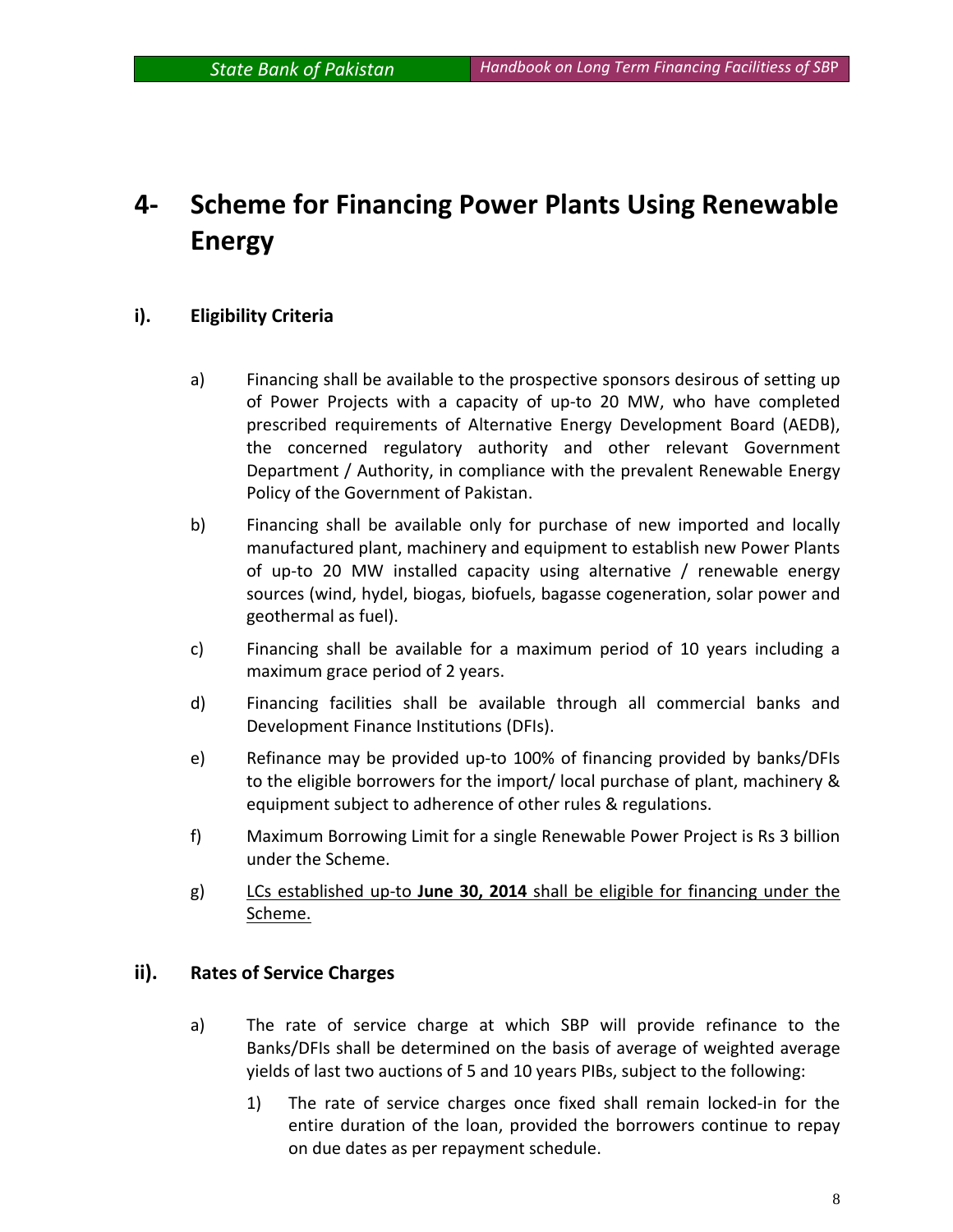- 2) In cases where the loan amount has not been disbursed in full during the validity of an applicable rate, the un‐disbursed amount shall attract the new rate of finance/refinance applicable on the date of its disbursement by the bank/DFI.
- b) Current Rates are as under:

| Tenor                           | Rate of<br>Refinance | Banks'/DFIs'<br><b>Spread</b> | <b>End Users'</b><br>Rate |
|---------------------------------|----------------------|-------------------------------|---------------------------|
| Up-to 5 years                   | 8.40%                | 2.50%                         | 10.90%                    |
| Over 5 years and up-to 10 years | 8.40%                | 3.00%                         | 11.40%                    |

#### **iii). Terms & Conditions**

- a) Captive power projects which have already availed financing facilities under LTFF Scheme shall not be eligible for financing under this Scheme.
- b) Fixed term loans which have been extended prior to the announcement of this Scheme shall not be eligible for refinance.
- c) The sponsors of the project shall be under obligation to ensure that the benefits of the concessionary finance earned through the scheme are passed on to the consumers in terms of competitive rates.
- d) Banks/DFIs may impose any specific condition(s), considered appropriate by them in such type of transactions, while sanctioning loan under the Scheme to protect their interests.
- e) Banks/DFIs may also ensure that firm commitments for the portion of funding not to be financed by SBP (in the form of equity, conventional bank finance etc.) are available for the project being financed by them under the Scheme, so that the project does not eventually suffer due to any funding gap. Firm equity commitment from the sponsors may be made in the form which is satisfactory for the financing bank/DFI. The State Bank would, however, not insist on fulfillment of this condition by a specified mode but would let the bank/DFI to satisfy itself in this regard.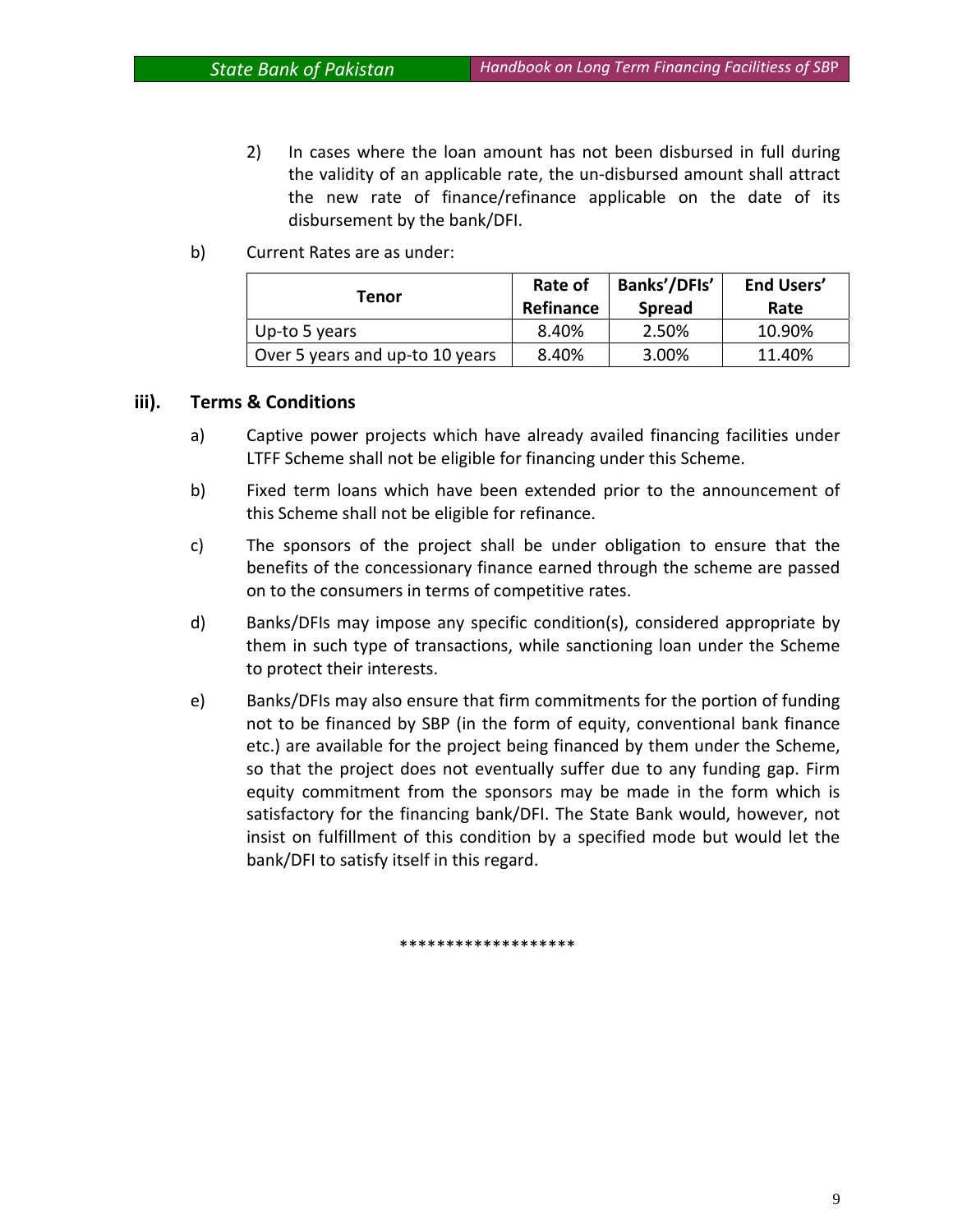# **5‐ Financing Facility for Storage of Agricultural produce (FFSAP).**

#### **i). Scope and Eligibility Criteria**

- a) SBP has introduced the FFSAP to encourage Private Sector to establish Silos, Warehouses & Cold Storages in order to enhance storage capacity and develop agricultural produce marketing.
- b) Financing is available for establishment / expansion / BMR of Silos, Warehouses & Cold Storages facilities for storing agricultural produce.
- c) Financing is available for local purchase/import of new machinery, equipment and accessories thereof used in Steel/metal/Concrete Silos, warehouses and cold storages. Purchase of new generators also eligible, for meeting in‐house energy requirements of Silos/Warehouses / Cold Storages. Further, up‐to 65% cost of entire civil works is also eligible under the Facility.
- d) Maximum financing of Banks/DFIs to a single project is Rs. 500 million under the Facility.
- e) Financing is available through all commercial banks and Development Finance Institutions (DFIs).
- f) Financing is available for a maximum period of seven years including a maximum grace period of six months. In case financing is provided on staggered basis, maximum period of financing shall start from the date of disbursement of  $1<sup>st</sup>$ installment.
- g) In case of financing for civil works the bank/DFI concerned shall monitor as per its own mechanism that the funds are utilized strictly for the construction purpose as per approved plan. Banks/DFIs may open an escrow account where borrower's share is deposited for making matching disbursements for civil works.
- h) Financing is available only against LCs in case of financing against imported plant & machinery / raw material to be used for construction of the Silos/Cold Storage.
- i) Financing under the Facility will be available till further instructions.

#### **ii). Rates of Service Charges**

- a) The rate of service charges at which SBP will provide refinance to the banks shall be determined on the basis of average of weighted average yields of last two auctions of 3, 5 and 7 years PIBs, subject to the following:‐
	- 1) The rates once fixed shall remain locked‐in for the entire duration of the loan, provided the borrowers continue to repay on due dates as per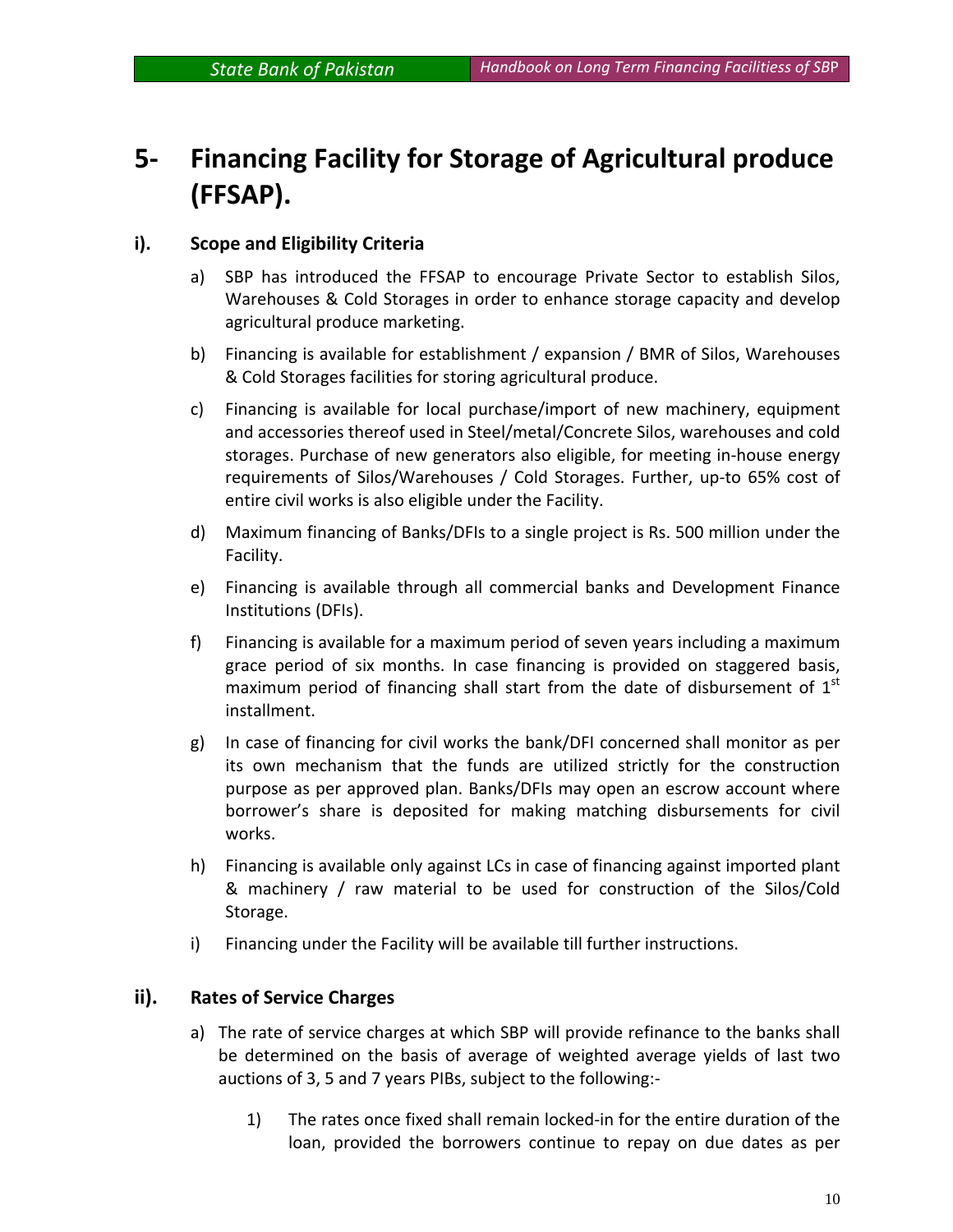repayment schedule. In case new rates are lower, then benefit will be passed on to the borrowers.

- 2) Where financing to a project is provided on staggered basis, each installment shall attract the rate of finance / refinance applicable on the date of disbursement of installment by the bank.
- b) Current rates are as under:

| Tenor                          | Rate of   | Banks'/DFIs'  | <b>End Users'</b> |
|--------------------------------|-----------|---------------|-------------------|
|                                | Refinance | <b>Spread</b> | Rate              |
| Up-to 3 years                  | 5.50%     | 2.50%         | 8.00%             |
| Over 3 years and up-to 5 years | 6.25%     | 2.75%         | 9.00%             |
| Over 5 years and up-to 7 years | 6.50%     | 3.50%         | 10.00%            |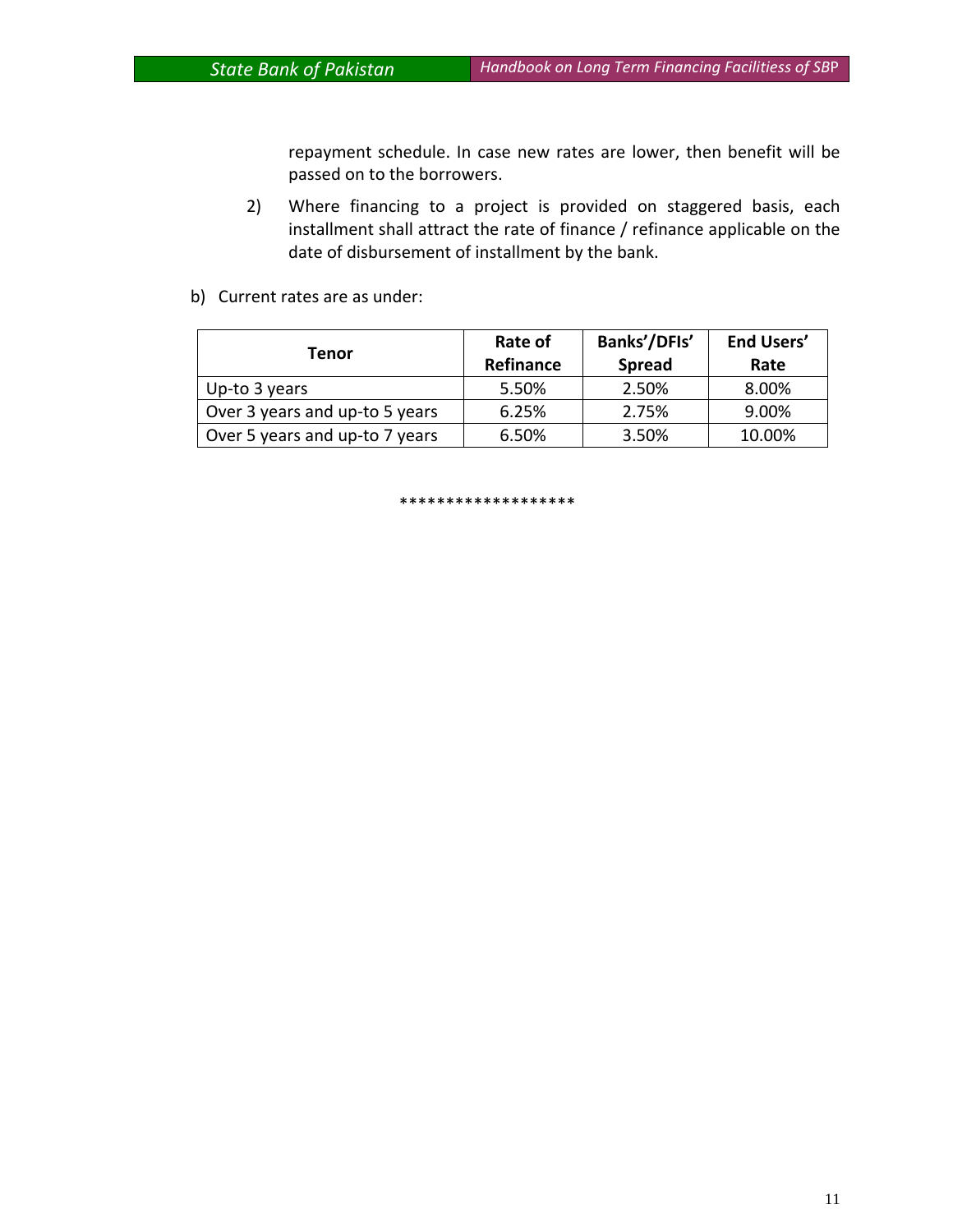# **6‐ Common Procedures & Requirements Under Long‐ Term Facilities/Scheme**

#### **i). Availability of Funds/Sanction of Limits to Banks/DFIs**

- a) Under LTFF, SBP sanction yearly limits (July‐June basis) in favour Participating Financial Institutions (PFIs), keeping in view the requests made by the PFIs, in line with internal criteria of SBP. PFIs may lodge their requests to I.H. & SME Finance Department of SBP for allocation of annual limits in June each year along‐with details of cases being sanctioned; application(s) in process under LTFF; detail(s) of LC(s) established and their expected date(s) of retirement(s).
- b) Limits sanctioned under "Refinance Facility for Modernization of SMEs" and "Financing Facility for Storage of Agriculture Produce (FFSAP)" in favour of selected banks/DFIs shall remain valid till further instructions. They can apply for enhancement of limits after utilization of their existing limits. Further, other interested banks/DFIs, may also apply to IH&SME Finance Department for sanctioning of fresh limits under the Facilities.
- c) Under Scheme for Power Plants, financing shall be provided by the banks/DFIs on first come first served basis within the overall amount earmarked for the purpose. While adequate funds have been earmarked for the Scheme the banks/DFIs shall, however, be required to approach I.H. & SME Finance Department, State Bank of Pakistan, after their internal approval of financing to each unit/project for confirming the availability of funds. State Bank will respond to the concerned bank/DFI with a copy to the concerned office of the SBP BSC (Bank) from where it will avail refinance. In case banks/DFIs have not disbursed  $1^{st}$  installment / opened LC / made firm contract with down payment, the confirmation / approval of availability of funds from SBP should lapse within a period of three months.

#### **ii). Grant of Refinance**

- a) The State Bank shall provide refinance to each bank/DFI on service charge (mark‐up) basis in terms of Section 17 (2) (d) read with section 22 of State Bank of Pakistan Act 1956.
- b) Refinance shall be allowed to the Banks/DFIs by the concerned offices of SBP BSC (Bank) on submission of following documents:
	- i) Refinance Application
	- ii) Repayment Agreement
	- iii) DP Note of Bank/DFI
	- iv) DP Note of Borrower
	- v) Undertaking of Borrower

*Note: Documents mentioned at (ii) & (iii) will be submitted only once to the extent of the amount sanctioned to the bank/DFI. Formats of above documents are attached with each scheme which are available at SBP's website.*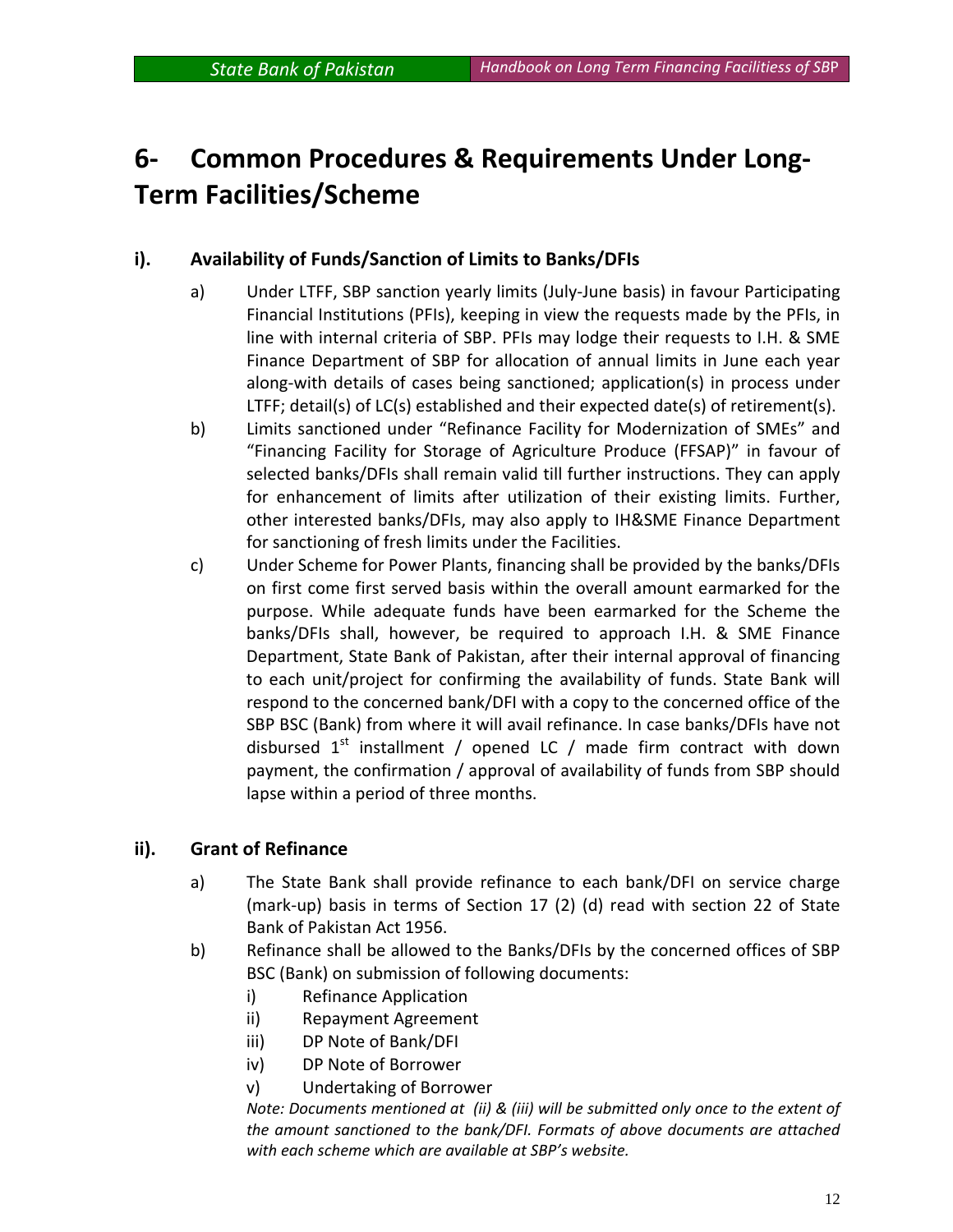#### **iii). Repayment of the Loans**

- a) Principal amount of loans shall be repayable in equal quarterly / half yearly installments after prescribed grace period, if any.
- b) If a borrower will repay the loan amount or its installment, in part or in full, before the due date(s), the banks/DFIs shall be under obligation to repay the amount(s) so received within three working days to the concerned office of SBP‐BSC (Bank) failing which fine for late adjustment of loan will be recovered from the concerned bank/DFI, at the rate specified by the State Bank.
- c) The refinance granted by SBP‐BSC offices to the Banks/DFIs shall be recovered on the due dates as reported in the original repayment schedule from the account of the banks/DFIs maintained with the respective office of the SBP BSC (Bank).
- d) In case the borrowers fail to make repayment of the amount of installment as per the original repayment schedule, the bank/DFI will be entitled to charge normal rate of mark up on such overdue principal amount besides taking other actions to recover the same as are incidental to such defaults. In no case the liability of banks/DFIs to pay/repay to SBP BSC the principal amount of refinance, or mark up or any other charges or penalty thereon shall be dependent upon the recovery from the borrower nor shall such liability be affected by any default on the part of the borrower.
- e) Mark‐up shall be paid on quarterly basis.

#### **iv). General Terms & Conditions**

- a) Financing under the Facilities shall be subject to compliance with all rules and regulations including Prudential Regulations for each types of borrowers.
- b) Financing shall be available to the extent of the C&F value and exfactory/showroom price of the new imported and locally manufactured plant & machinery respectively.
- c) Advance payment shall be eligible to the extent of 20% of the C&F value / ex‐ factory /showroom price of plant & machinery.
- d) Disbursements by PFIs should not be made to the borrower directly; instead payments shall be made to the manufacturers / suppliers of plant & machinery through Letter(s) of Credit(s) as per payment/delivery schedule agreed to between the manufacturer and the purchaser.
- e) PFIs shall consider financing based on the debt to equity requirements as prescribed in applicable Prudential Regulations for each type of the borrower. The financing PFI may, however, ask for higher contribution of equity from the borrowers keeping in view individual risk profile.
- f) Financing banks/DFIs shall ensure fulfillment of requisite pre‐disbursement formalities by the borrower through due diligence as per their own internal arrangements to avoid malpractices and mis‐utilization of facilities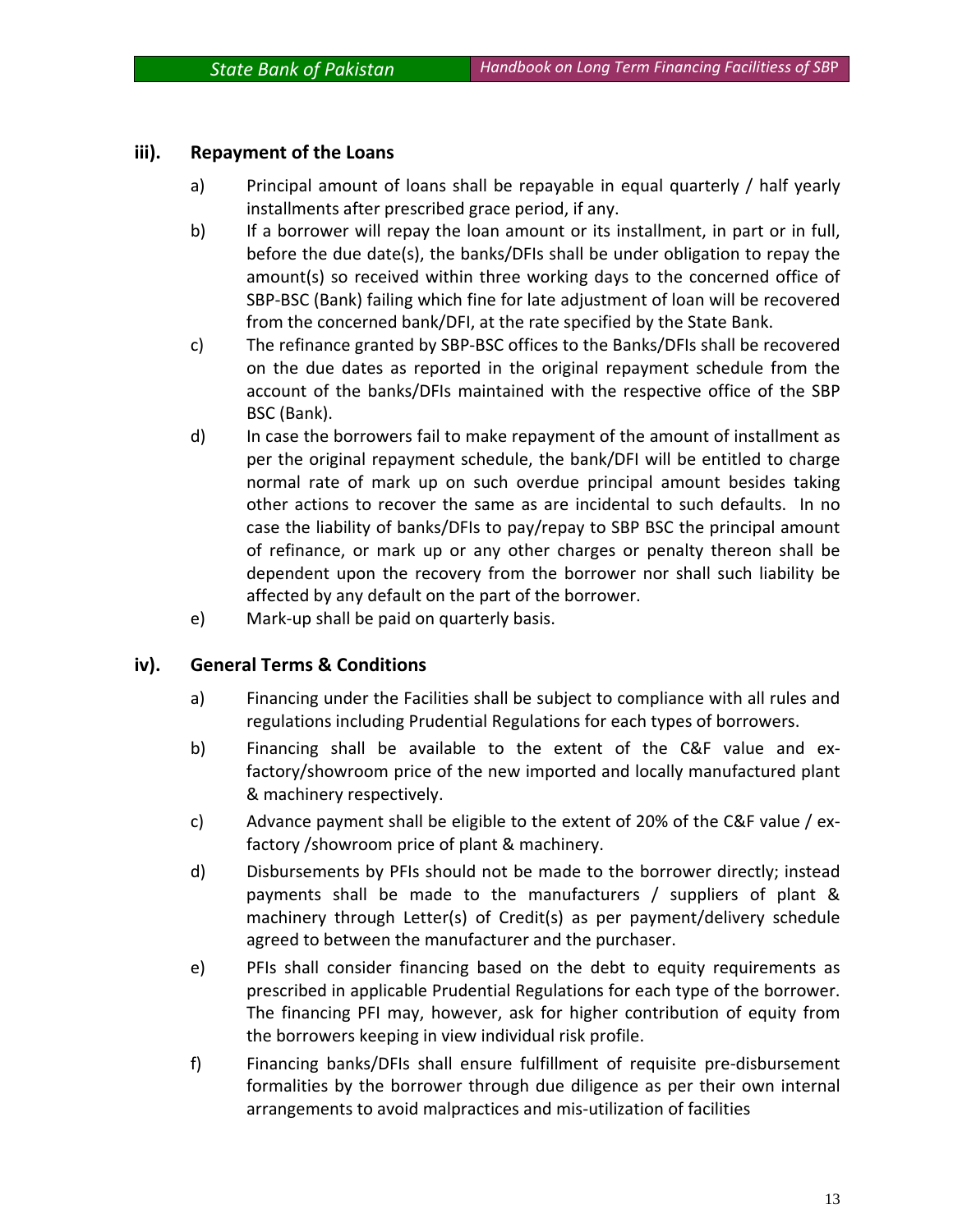- g) In case of consortium financing, the payment to the importer / supplier of plant & machinery shall be made by the leader of the consortium, who shall therefore, be under obligation to certify the share of each member bank/DFI and the amount disbursed by it, to enable the consortium members to avail refinance from State Bank to the extent of their share subsequent to the actual payment made by the consortium leader.
- h) Banks/DFIs shall make necessary arrangements to ensure that the amount of refinance availed by them from State Bank and outstanding as on the date of preparation of their financial statements is shown separately in Annual Audited Accounts, under appropriate heads, vis‐à‐vis their claims (principal amounts only) against their constituent to whom the financial facilities were sanctioned by them.
- i) State Bank shall have the right to appoint independent consultants to verify the use of the refinance facilities. In case the report of the consultant points out irregularity on the part of the financing bank/DFI or the borrower, State Bank reserves the right to recover the amount of refinance granted to the bank/DFI along‐with fine at the prescribed rates including the cost of such verification.
- j) In case of the import of plant and machinery, the foreign currency required for making payment to the machinery manufacturer or the suppliers abroad, against LC, shall be purchased by the bank/ DFI of the borrower from the inter-bank market at prevailing rates. The quantum of the loan amount in equivalent Pak rupees shall be determined on the basis of the rupees resources required for purchase of the foreign currency on the actual date of retirement of LC and shall be released in accordance with the payment terms.
- k) Banks/DFIs shall evaluate applications for financing, within two/three months (as prescribed under each Scheme) from the date of receipt of complete information from the borrower. Where the request is declined, the bank/DFI will explicitly apprise the reasons for rejecting the application to the prospective borrower.
- l) Refinance shall be provided on the basis of certification by the Internal Audit of the financing bank/DFI with regard to confirmation that the loan is within the terms and conditions laid down in the Facilities. A copy of the said Internal Audit Certificate shall also be submitted to the concerned office of SBP BSC at the time of availing the refinance facility. However, condition Internal Audit's Certificate is not required in the cases of LTFF.
- m) Second-hand machinery shall not be eligible under the Facilities.
- n) Financing shall not be available for the purpose of acquisition of land, construction of building etc. However, up‐to 65% cost of civil works is allowed under FFSAP.
- o) Financing shall be checked/verified by SBP's Banking Inspection Department (BID) during inspection of the banks/DFIs to ensure that the same have been allowed as per the terms and conditions of the Facilities.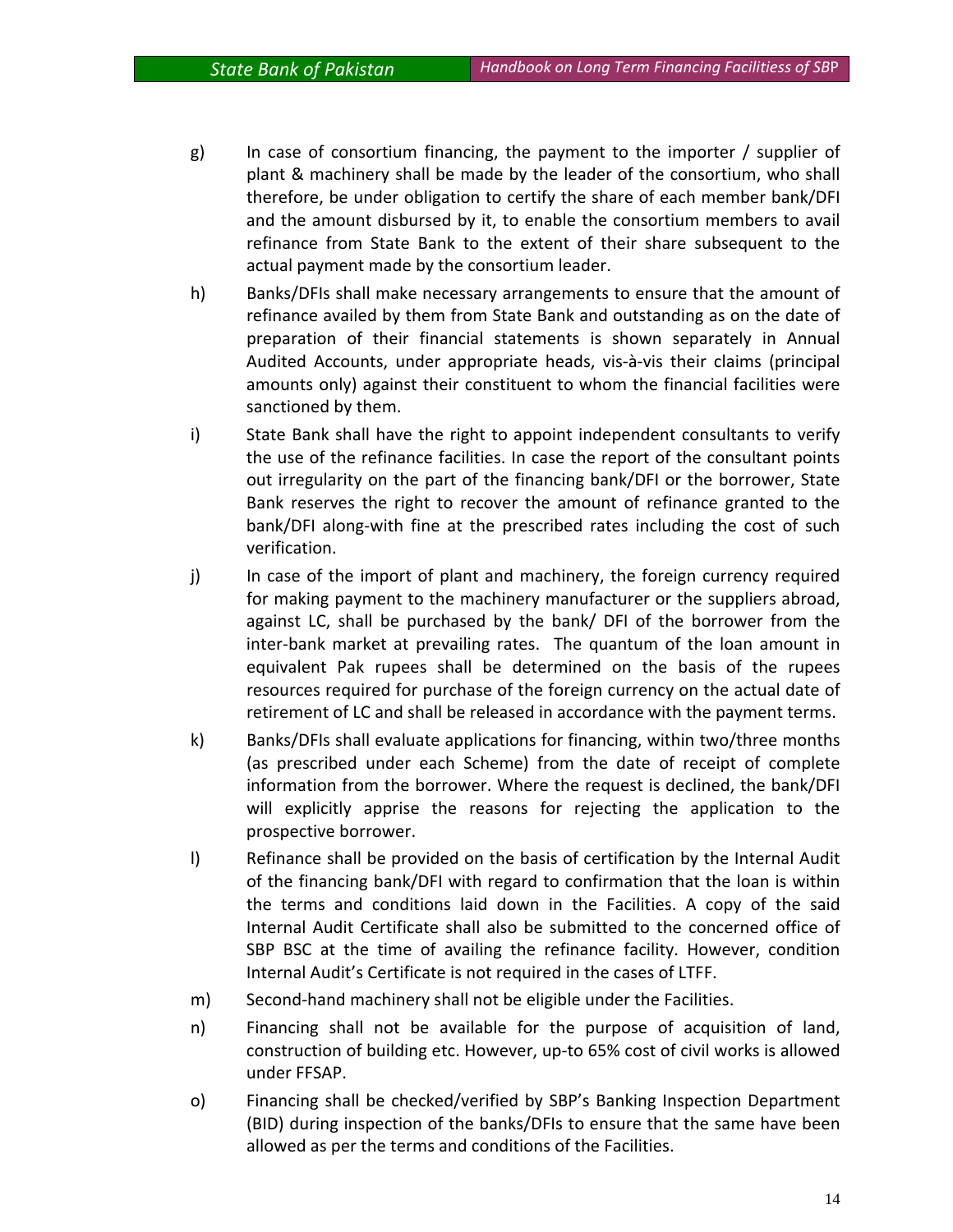p) Where a bank/DFI considers the requests of their borrowers for rescheduling of loans granted under the Facilities, the principal amount of refinance shall only be rescheduled in a way that total tenor of refinancing does not exceed maximum period prescribed under each Facility from the date of original disbursement made by the banks/DFIs. Further, the borrower shall be liable to make payment of mark‐up at the rate applicable on the date of such rescheduling, or the original rate whichever is higher.

#### **v). Fines**

- a) In case of violation of the terms & conditions of the Facilities, the State Bank shall reserve the right to recover the amount of refinance granted to the banks/DFIs along‐with fine at the rate of Paisa 60 per day per Rs 1,000/‐ or part thereof.
- b) In case, a borrower will make early repayment(s) of the amount of loan/ installment(s) and bank/DFI fails to repay the same to concerned office of SBP‐BSC within three working days, late adjustment fine will be charged from the concerned bank/DFI at the rate of Paisa 60 per day per Rs 1,000 or part thereof [Paisa 70 per day per Rs 1,000 or part thereof in case of LTFF] or prospectively at such rate as may be announced by the State Bank from time to time.
- c) Fine shall be recovered through bank/ DFI who availed refinance under the Facilities. Therefore, it will be the responsibility of the bank/ DFI to secure its interest in this regard, however, in no case fine imposed on bank/ DFI due to its negligence shall be passed on to the borrower. In case they pass on the fine so recovered from them to the borrower, the bank/ DFI shall be under obligation to justify the same to ensure that the fine is not passed on to the borrower merely on the strength of the action of SBP.

**\*\*\*\*\*\*\*\*\*\*\*\*\*\*\*\*\*\*\*\*\*\*\*\*\*\*\***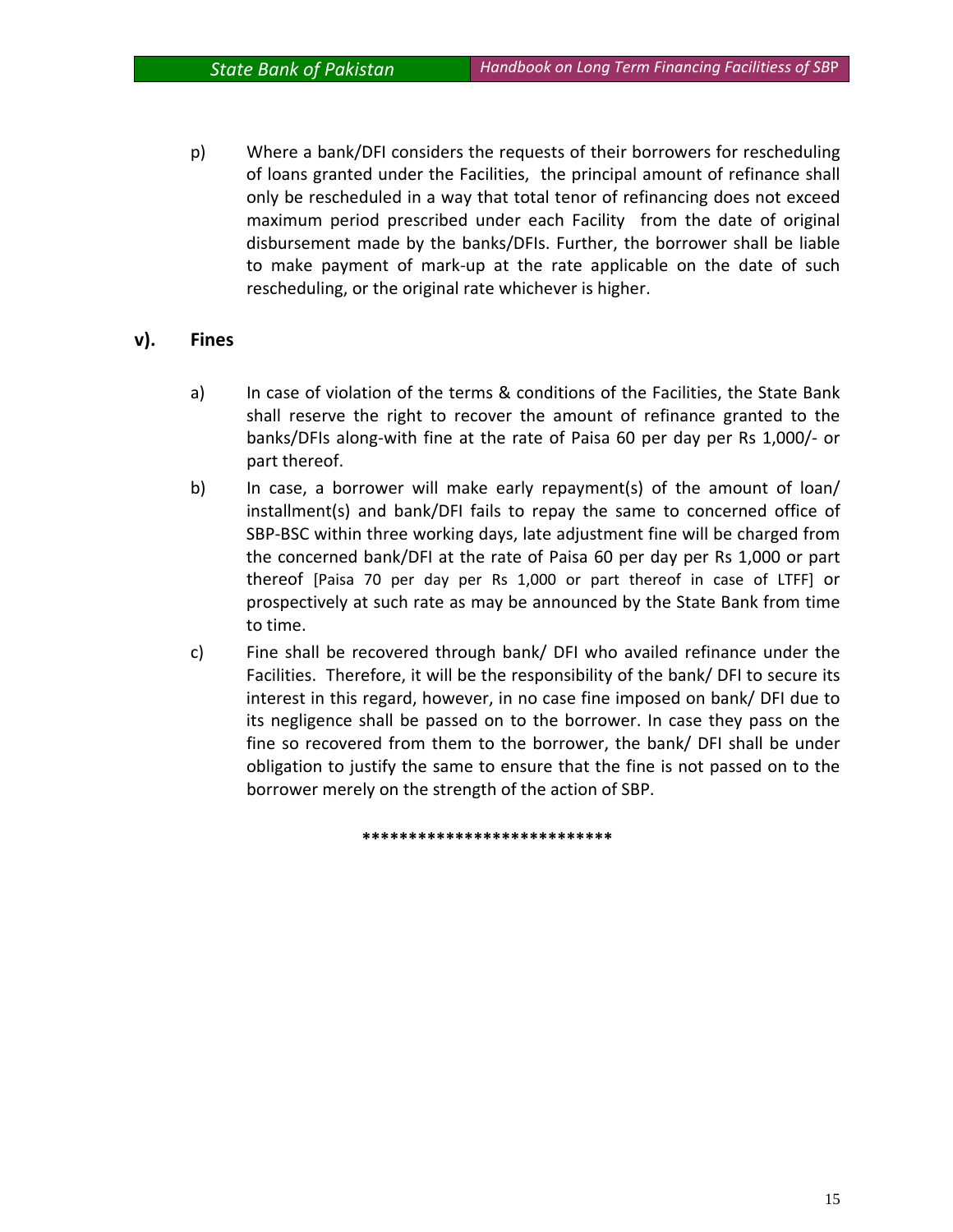#### **7‐ Terms & Conditions At A Glance**

| Sr<br># | <b>Features</b>                       |                                                                                                                                                                                                                                                                                                                                                                                                                                                                                                                                                 | <b>Long Term Financing Facility</b><br>(LTFF) for Plant & Machinery                                 |                                                                                                                                                                                                                                                                                                                                                            | <b>Refinance Facility for</b><br><b>Modernization of SMEs</b> |                                                                                                                                                                                                                                                                                                                                                                                       |                     | <b>Scheme for Financing</b><br><b>Power Plants Using</b><br><b>Renewable Energy</b>                                                                                                                                                                                                 |                                                                | <b>Financing Facility For Storage</b><br>of Agricultural Produce (FFSAP) |         |         |
|---------|---------------------------------------|-------------------------------------------------------------------------------------------------------------------------------------------------------------------------------------------------------------------------------------------------------------------------------------------------------------------------------------------------------------------------------------------------------------------------------------------------------------------------------------------------------------------------------------------------|-----------------------------------------------------------------------------------------------------|------------------------------------------------------------------------------------------------------------------------------------------------------------------------------------------------------------------------------------------------------------------------------------------------------------------------------------------------------------|---------------------------------------------------------------|---------------------------------------------------------------------------------------------------------------------------------------------------------------------------------------------------------------------------------------------------------------------------------------------------------------------------------------------------------------------------------------|---------------------|-------------------------------------------------------------------------------------------------------------------------------------------------------------------------------------------------------------------------------------------------------------------------------------|----------------------------------------------------------------|--------------------------------------------------------------------------|---------|---------|
| 1.      | Scope &<br>Coverage of<br>the Schemes | • Financing for procurement of<br>local<br>and<br>imported<br>new<br>machinery<br>used<br>in<br>export<br>oriented projects pertaining to<br>Eligible Sectors [list given in Para<br>2 (iii) Pages 3-4 and other<br>sectors to be approved from<br>time to time].<br>· Projects with annual export of<br>USD 5 million or 50% of total<br>sales, whichever is lower.<br>· Maximum Borrowing Limit Rs<br>1.5 billion for a single project.<br>available<br>through<br>$\bullet$ Financing<br>approved banks / DFIs (List given<br>at Annexure-I) |                                                                                                     | • Financing is available for<br>local purchase/import of<br>new machinery for BMR of<br>existing SME units and<br>setting up of new SMEs<br>units and for purchase of<br>new Generators up-to 500<br>KVA.<br>defined<br>$\bullet$ SMEs<br>in<br>as<br>Prudential Regulations for<br>SMEs.<br>available<br>$\bullet$ Financing<br>through all banks / DFIs. |                                                               | • Financing for procurement<br>of new local & imported<br>machinery to be used in<br>New Power Projects with a<br>capacity of up-to 20 MW<br>using renewable energy<br>(wind,<br>sources<br>biogas, biofuels, bagasse<br>cogeneration, solar power<br>and geothermal as fuel).<br>• Financing<br>through all banks/DFIs.<br>• Maximum financing Rs 3<br>billion for a single project. | hydel,<br>available | • Financing<br>establishment of Silos, Ware-<br>houses & Cold<br>enhance storage capacity and<br>develop<br>marketing.<br>$\bullet$ Financing<br>purchase<br>machinery,<br>Generators.<br>• Further up to 65% cost of entire<br>civil works is also eligible under<br>the Facility. | available<br>agricultural<br>available<br>/import<br>equipment | for<br>Storages to<br>produce<br>for<br>local<br>of<br>new<br>&          |         |         |
| 2.      | Tenors                                | upto 3<br>Yrs                                                                                                                                                                                                                                                                                                                                                                                                                                                                                                                                   | 3-5 Yrs                                                                                             | 5-10 Yrs                                                                                                                                                                                                                                                                                                                                                   | upto 3<br>Yrs                                                 | 3-5 Yrs                                                                                                                                                                                                                                                                                                                                                                               | 5-10 Yrs            | Up-to 5 Yrs                                                                                                                                                                                                                                                                         | 5-10 Yrs                                                       | upto 3 Yrs                                                               | 3-5 Yrs | 5-7 Yrs |
| 3.      | <b>Grace Period</b>                   |                                                                                                                                                                                                                                                                                                                                                                                                                                                                                                                                                 | 1 year                                                                                              | 2 years                                                                                                                                                                                                                                                                                                                                                    |                                                               | 6 months                                                                                                                                                                                                                                                                                                                                                                              |                     | 2 years                                                                                                                                                                                                                                                                             |                                                                | 6 months                                                                 |         |         |
| 4.      | Mark up (End<br>User rates)           | 10.30%                                                                                                                                                                                                                                                                                                                                                                                                                                                                                                                                          | 10.90%                                                                                              | 11.40%                                                                                                                                                                                                                                                                                                                                                     | 8.00%                                                         | 9.00%                                                                                                                                                                                                                                                                                                                                                                                 | 10.00%              | 10.90%                                                                                                                                                                                                                                                                              | 11.40%                                                         | 8.00%                                                                    | 9.00%   | 10.00%  |
| 5.      | Repayment of<br>Loans                 | Semi-Annually or Quarterly.                                                                                                                                                                                                                                                                                                                                                                                                                                                                                                                     |                                                                                                     |                                                                                                                                                                                                                                                                                                                                                            |                                                               |                                                                                                                                                                                                                                                                                                                                                                                       |                     |                                                                                                                                                                                                                                                                                     |                                                                |                                                                          |         |         |
| 6.      | Mechanism to<br><b>Extend Funds</b>   | $\bullet$                                                                                                                                                                                                                                                                                                                                                                                                                                                                                                                                       | Facilities/Schemes]<br>Banks/DFIs to provide funds to the eligible borrowers.<br>Facilities/Scheme. |                                                                                                                                                                                                                                                                                                                                                            |                                                               |                                                                                                                                                                                                                                                                                                                                                                                       |                     | Banks/DFIs to evaluate financing requests of their borrowers - [within lending policies-terms & conditions of respective<br>Financing banks/DFIs approach concerned office of SBP-BSC for availing refinance along-with documents prescribed in respective                          |                                                                |                                                                          |         |         |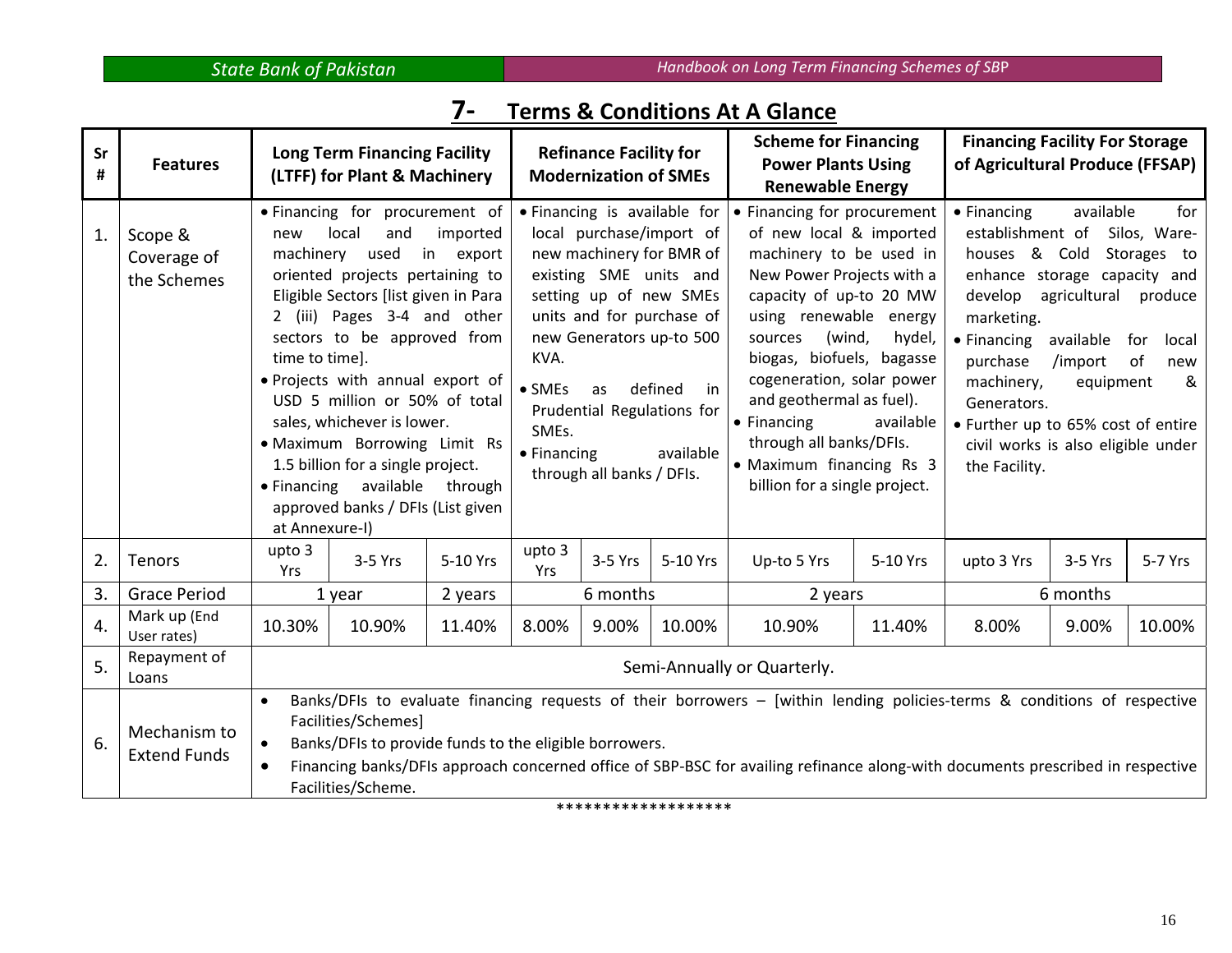# ‐ Annexures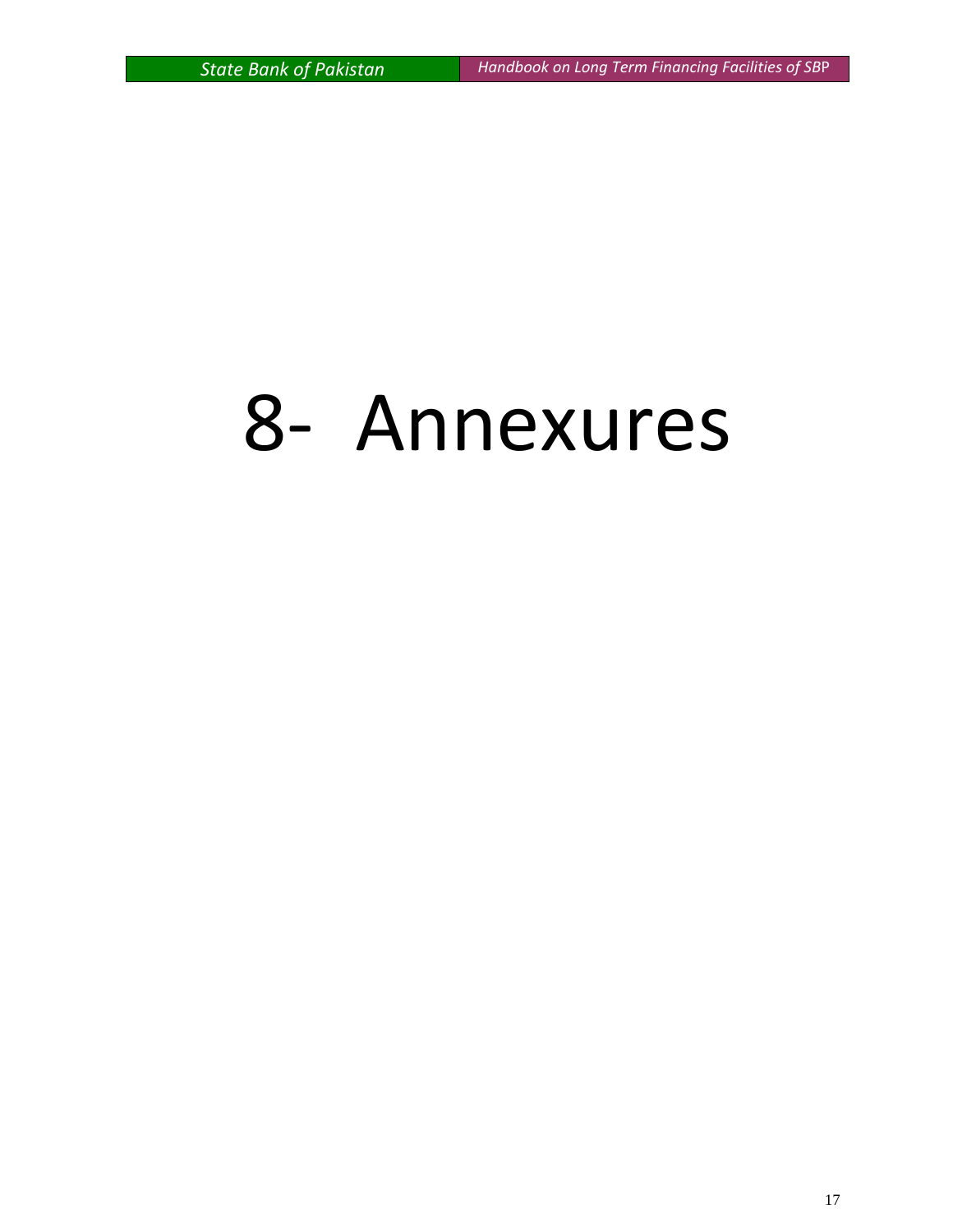## **Annexure-I**<br>【Annexure-I

#### **I. List of Participating Financial Institutions (PFIs) Under LTFF**

#### **Banks**

- 1. Allied Bank Limited
- 2. Askari Bank Limited
- 3. Bank Alfalah Limited
- 4. Bank Al‐Habib Limited
- 5. The Bank of Punjab
- 6. The Bank of Khyber
- 7. Barclays Bank PLC
- 8. Citibank, N.A.‐ Pakistan Operations
- 9. Faysal Bank Limited
- 10. Habib Bank Limited
- 11. Habib Metropolitan Bank Limited
- 12. HSBC Bank Middle East Limited ‐ Pakistan Operations
- 13. KASB Bank Limited
- 14. MCB Bank Limited
- 15. National Bank of Pakistan
- 16. NIB Bank Limited
- 17. Samba Bank Limited
- 18. SILKBANK Limited
- 19. Soneri Bank Limited
- 20. Standard Chartered Bank (Pakistan) Limited
- 21. Summit Bank Limited
- 22. United Bank Limited
- 23. Sindh Bank Limited

#### **Development Finance Institutions (DFIs)**

- 24. Pak Oman Investment Company Limited
- 25. Saudi Pak Industrial & Agricultural Investment Company Limited
- 26. Pak Libya Holding Company Limited
- 27. Pak Kuwait Investment Company Limited
- 28. Pak Brunei Investment Company Limited
- 29. Pak China Investment Company Limited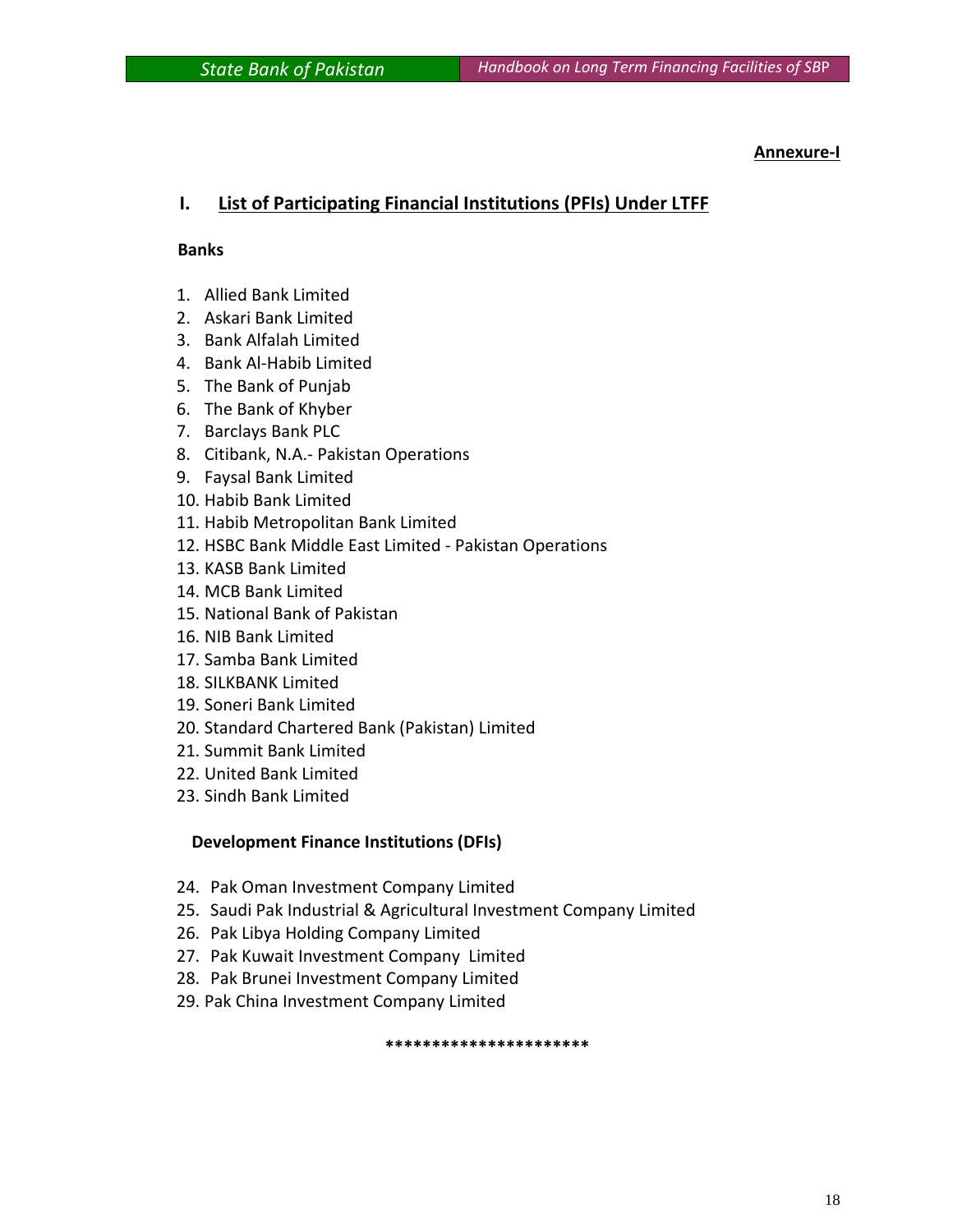#### **Annexure ‐II**

#### **II. List of Circulars / Circular Letters**

#### **(i) Circulars – LTFF**

| Sr.<br>No. | <b>Circular No. &amp; date</b>      | <b>Brief</b>                                                                                                              |
|------------|-------------------------------------|---------------------------------------------------------------------------------------------------------------------------|
| 1.         | <b>MFD</b><br>Circular<br>07<br>No. | Introduction of Long Term Financing Facility - LTFF) for                                                                  |
|            | dated 31-12-2007                    | Plant & Machinery. http://10.0.100.190/mfd/2007/C7.htm                                                                    |
| 2.         | <b>MFD</b><br>Circular<br>No.<br>04 | Eligibility of generators / captive power plants under LTFF.                                                              |
|            | dated 24-06-2008                    | http://10.0.100.190/MFD/2008/C4.htm                                                                                       |
| 3.         | MFD Circular No.<br>05              | Re-fixation of Rates under LTFF                                                                                           |
|            | dated 02-07-2008                    | http://10.0.100.190/MFD/2008/C5.htm                                                                                       |
| 4.         | SMEMFD Circular No. 04              | Reinstatement of 100% refinancing under LTFF.                                                                             |
|            | dated 12-11-2008                    | (Earlier it was restricted to the extent of 70% of banks'/DFIs' financing)                                                |
|            |                                     | http://10.0.100.190/smefd/circulars/2008/C4.htm                                                                           |
| 5.         | SMEFD Circular No. 01               | Instructions on One Year Grace Period Facility under LTF-                                                                 |
|            | dated 22-01-2009                    | EOP/LTFF). (This facility was available up-to May 11, 09).                                                                |
|            |                                     | http://10.0.100.190/smefd/circulars/2009/C1.htm                                                                           |
| 6.         | SMEFD Circular No. 02               | Eligibility of Ethanol Industry under the<br>Facility.                                                                    |
|            | dated 23-01-2009                    | http://10.0.100.190/smefd/circulars/2009/C2.htm                                                                           |
| 7.         | SMEFD Circular No. 07               | Eligibility of Furniture and Pharmaceutical Sectors under the                                                             |
|            | dated 16-03-2009                    | Facility. http://10.0.100.190/smefd/circulars/2009/C7.htm                                                                 |
| 8.         | SMEFD Circular No. 08               | Eligibility of six value added sub-sectors of Spinning (viz.                                                              |
|            | dated 21-04-2009                    | doubling, twisting, combing, slubbing, lycra, and yarn dyeing) under                                                      |
|            |                                     | the Facility. (Refinance will be restricted to the extent of 50% of                                                       |
|            |                                     | banks'/DFIs'financing)                                                                                                    |
| 9.         | SMEFD Circular No. 09               | http://10.0.100.190/smefd/circulars/2009/C8.htm                                                                           |
|            | dated 21-04-2009                    | Instructions about One Time Opportunity to the exporters<br>(excluding Textile & Garments) to refinance their outstanding |
|            |                                     | long term commercial loans, for import/purchase of plant &                                                                |
|            |                                     | machinery, with loans under SBP's LTFF.                                                                                   |
|            |                                     | 30 <sup>th</sup><br>(This<br>facility<br>available<br>2009).<br>upto<br>June<br>was                                       |
|            |                                     | http://10.0.100.190/smefd/circulars/2009/C9.htm                                                                           |
| 10.        | <b>SMEFD</b><br>Circular<br>No.11   | Instructions about 50% re-financing against LCs established                                                               |
|            | dated 26-06-2009                    | before the announcement of the LTFF; and eligibility of                                                                   |
|            |                                     | plant/machinery used for regeneration of textile waste into                                                               |
|            |                                     | usable fiber.                                                                                                             |
|            |                                     | http://10.0.100.190/smefd/circulars/2009/C11.htm                                                                          |
| 11.        | <b>SMEFD Circular No. 16</b>        | Re-fixation of Rates under LTFF.                                                                                          |
|            | dated 31-10-09                      | http://10.0.100.190/smefd/circulars/2009/C16.htm                                                                          |
| 12         | <b>SMEFD Circular No. 06</b>        | Re-fixation of Rates under LTFF.                                                                                          |
|            | dated 31-03-10                      | http://10.0.100.190/smefd/circulars/2010/C6.htm                                                                           |
| 13         | <b>SMEFD Circular No.14</b>         | Re-fixation of Rates under LTFF.                                                                                          |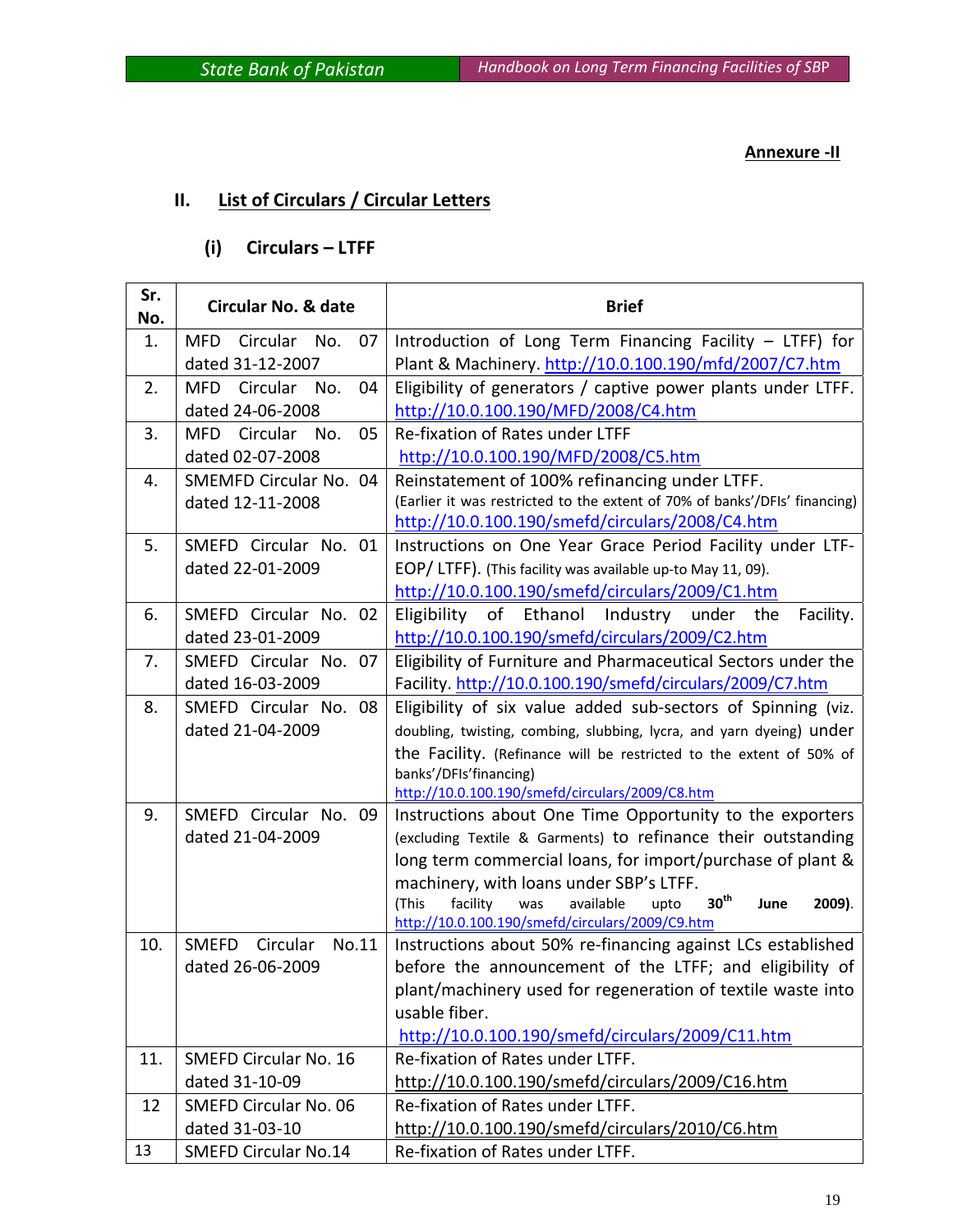|    | dated 30-09-2010      | http://10.0.100.190/smefd/circulars/2010/C14.htm |
|----|-----------------------|--------------------------------------------------|
| 14 | IH&SMEFD Circular No. | Re-fixation of Rates under LTFF.                 |
|    | 06 dated 01-07-2011   | http://10.0.100.190/smefd/circulars/2011/C6.htm  |
| 15 | IH&SMEFD Circular No. | Re-fixation of Rates under LTFF.                 |
|    | 05 dated 10-09-2012   | http://10.0.100.190/smefd/circulars/2012/C5.htm  |
| 16 | IH&SMEFD Circular No. | Re-fixation of Rates under LTFF.                 |
|    | 02 dated 01-01-2013   | http://10.0.100.190/smefd/circulars/2013/C2.htm  |

## **(ii) Circular Letters – LTFF**

| Sr.<br>No.     | <b>Circular Letter No. &amp; Date</b> | <b>Brief</b>                                                             |
|----------------|---------------------------------------|--------------------------------------------------------------------------|
| 1.             | SMEFD Circular Letter                 | Clarifications on One Year Grace Period, which was allowed               |
|                | No. 01 dated 27-02-09                 | vide SMEFD Circular No. 01/09.                                           |
|                |                                       | http://10.0.100.190/smefd/circulars/2009/CL1.htm                         |
| 2.             | SMEFD Circular Letter                 | Instructions about eligibility of second hand machinery                  |
|                | No. 03 dated 11-03-2009               | under the Scheme.                                                        |
|                |                                       | (LCs established up-to December 31, 2009 were eligible for refinancing). |
|                |                                       | http://10.0.100.190/smefd/circulars/2009/CL3.htm                         |
| 3.             | SMEFD Circular Letter                 | Further clarifications on One Year Grace Period, which was               |
|                | No. 06 dated 27-04-2009               | allowed vide SMEFD Circular No. 01/09.                                   |
|                |                                       | http://10.0.100.190/sme/circulars/2009/CL6.htm                           |
| 4.             | SMEFD Circular Letter                 | Instructions about 50% refinancing against<br>imported                   |
|                | No. 07 dated 08-06-2009               | generators, used in export oriented units /<br>projects                  |
|                |                                       | otherwise not eligible under LTFF.                                       |
|                |                                       | http://10.0.100.190/sme/circulars/2009/CL7.htm                           |
| 5.             | Circular<br><b>SMEFD</b><br>letter    | Extension in PFIs' limits for the financial year 2009-10.                |
|                | No.09 dated 20-06-2009                | http://10.0.100.190/smefd/circulars/2009/CL9.htm                         |
| 6.             | SMEFD Circular Letter                 | Clarifications were issued about refinancing of LCs                      |
|                | No. 13 dated 14-09-2009               | established before introduction of LTFF.                                 |
|                |                                       | (This facility was available up-to December 31, 2009 only)               |
|                |                                       | http://10.0.100.190/smefd/circulars/2009/CL13.htm                        |
| $\overline{7}$ | Circular Letter<br><b>SMEFD</b>       | Extension in date for financing Second Hand Machinery up-                |
|                | No. 03 dated 06-04-2010               | to 30-06-2010.                                                           |
|                |                                       | http://10.0.100.190/smefd/circulars/2010/CL3.htm                         |
| 8              | SMEFD Circular Letter                 | Maximum borrowing limit of Rs 1 billion per unit.                        |
|                | No. 04 dated 12-04-2010               | http://10.0.100.190/smefd/circulars/2010/CL4.htm                         |
| 9              | <b>SMEFD</b><br>Circular<br>Letter    | Rates of fine on shortfall in projected export.                          |
|                | No. 05 dated 22-04-2010               | http://10.0.100.190/smefd/circulars/2010/CL5.htm                         |
| 10             | <b>SMEFD</b><br>Circular Letter       | Extension in limits.                                                     |
|                | No. 08 dated 16-06-2010               | http://10.0.100.190/smefd/circulars/2010/CL8.htm                         |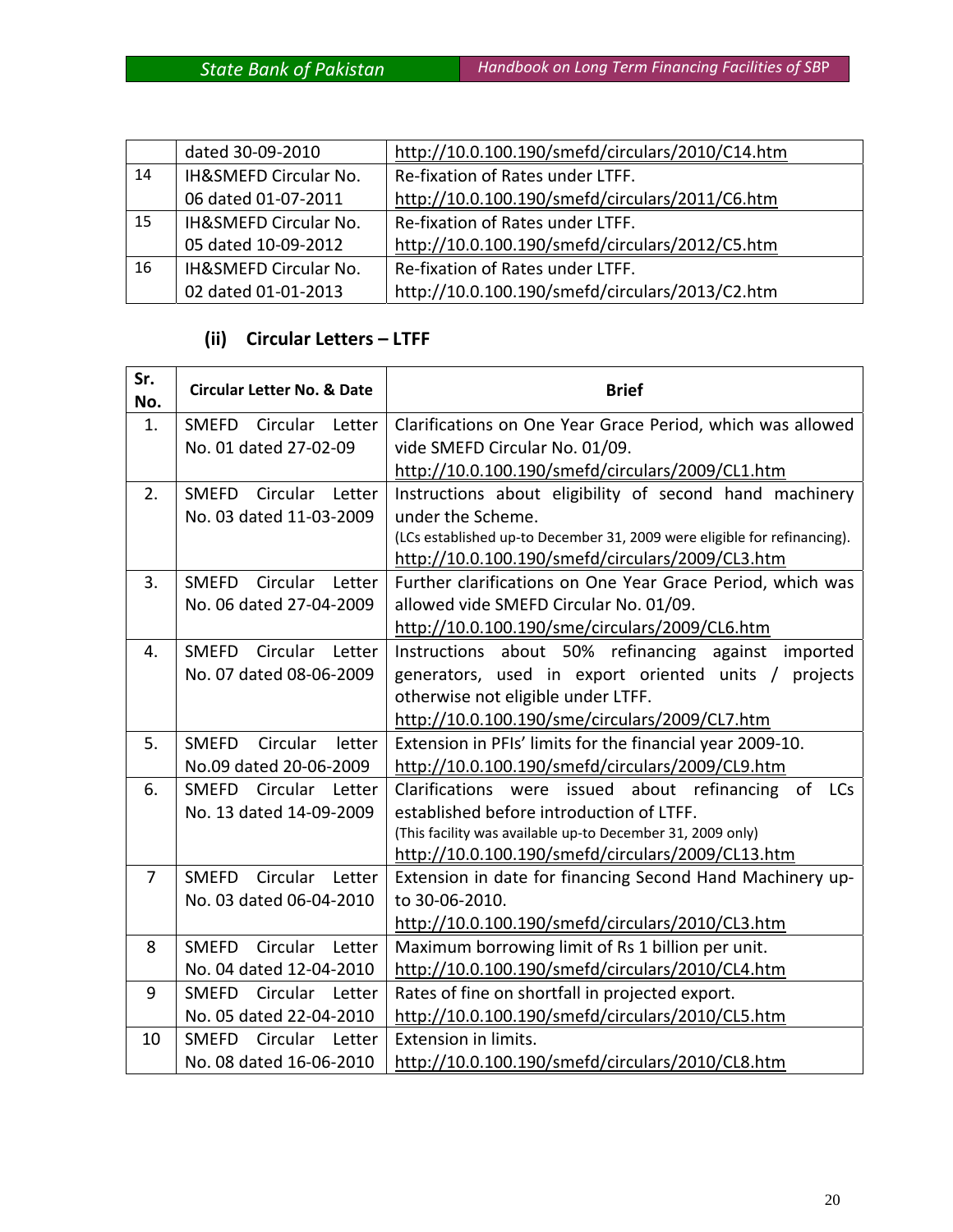| 11. | <b>SMEFD Circular Letter</b>        | Eligibility of Glass Sector under LTFF                 |
|-----|-------------------------------------|--------------------------------------------------------|
|     | No. 02 dated 20-01-2011             | http://10.0.100.190/smefd/circulars/2011/CL2.htm       |
| 12. | <b>SMEFD Circular Letter</b>        | Revised Maximum Borrowing Limit from 1 billion to 1.5  |
|     | No. 04 dated 14-02-2011             | billion per Unit.                                      |
|     |                                     | http://10.0.100.190/smefd/circulars/2011/CL4.htm       |
| 13. | <b>SMEFD Circular Letter</b>        | Requirement of Projected Exports                       |
|     | No.05 dated 14-02-2011              | http://10.0.100.190/smefd/circulars/2011/CL5.htm       |
| 14. | IH & SMEFD Circular                 | <b>Extension in Annual Limit</b>                       |
|     | letter No. 11 dated 21-             | http://10.0.100.190/smefd/circulars/2011/CL11.htm      |
|     | 06-2011                             |                                                        |
| 15. | <b>IH&amp;SMEFD Circular</b>        | Eligibility of Packaging / Preservations of Food Items |
|     | Letter No.12 dated 27-              | http://10.0.100.190/smefd/circulars/2011/CL12.htm      |
|     | 06-2011                             |                                                        |
| 16  | <b>IH&amp;SMEFD Circular</b>        | Eligibility of Dairy Sector under LTFF                 |
|     | Letter No. 04 dated 16-             | http://10.0.100.190/smefd/circulars/2012/CL4.htm       |
|     | 03-2012                             |                                                        |
| 17. | I.H. & SMEFD Circular letter        | <b>Extension in Annual Limits</b>                      |
|     | No. 08 dated 22-06-2012             | http://10.0.100.190/smefd/circulars/2012/CL8.htm       |
| 18. | <b>IH&amp;SMEFD Circular Letter</b> | Inclusion of Soda Ash under LTFF                       |
|     | No. 10 dated 19-07-2012             | http://10.0.100.190/smefd/circulars/2012/CL10.htm      |
| 19. | IH & SMEFD Circular letter          | <b>Extension in Annual Limits</b>                      |
|     | No. 07 dated 21-06-2013             | http://10.0.100.190/smefd/circulars/2013/CL7.htm       |

#### **(iii) Circulars‐ Modernization of SMEs:**

| Sr.<br>No.   | <b>Circular No. &amp; date</b>  | <b>Brief</b>                                                                    |
|--------------|---------------------------------|---------------------------------------------------------------------------------|
| $\mathbf{1}$ | Circular No.07<br><b>SMEFD</b>  | Refinancing Facility for Modernization of<br>SME <sub>s</sub> .                 |
|              |                                 | dated 06-05-2010 read   Consolidated instructions available at SBP's website at |
|              | with SMEFD Circular No.         | following link:                                                                 |
|              | 14 & 17 dated 04-09-            | http://www.sbp.org.pk/incentives/ltf-eop/ConsolidatedScheme.pdf                 |
|              | 2009 & 02-11-2009               |                                                                                 |
|              | respectively.                   |                                                                                 |
| 2            | <b>IH&amp;SMEFD</b><br>Circular | Refinance Facility for Modernization of SMEs- Extension in                      |
|              | Letter No. 16 dated 05-         | Validity Period of the Facility.                                                |
|              | 12-2012                         | http://www.sbp.org.pk/smefd/circulars/2012/CL16.htm                             |

#### **(iv) Circulars/Circular Letters‐ Scheme for Financing Power Plants**

| Sr.<br>No. | <b>Circular No. &amp; date</b> | <b>Brief</b>                                            |
|------------|--------------------------------|---------------------------------------------------------|
|            | <b>SMEFD Circular No. 19</b>   | Introduction of Scheme for Financing Power Plants Using |
|            | dated 01-12-2009               | Renewable Energy with a capacity of up-to 10 MW.        |
|            |                                | http://10.0.100.190/smefd/circulars/2009/C19.htm        |